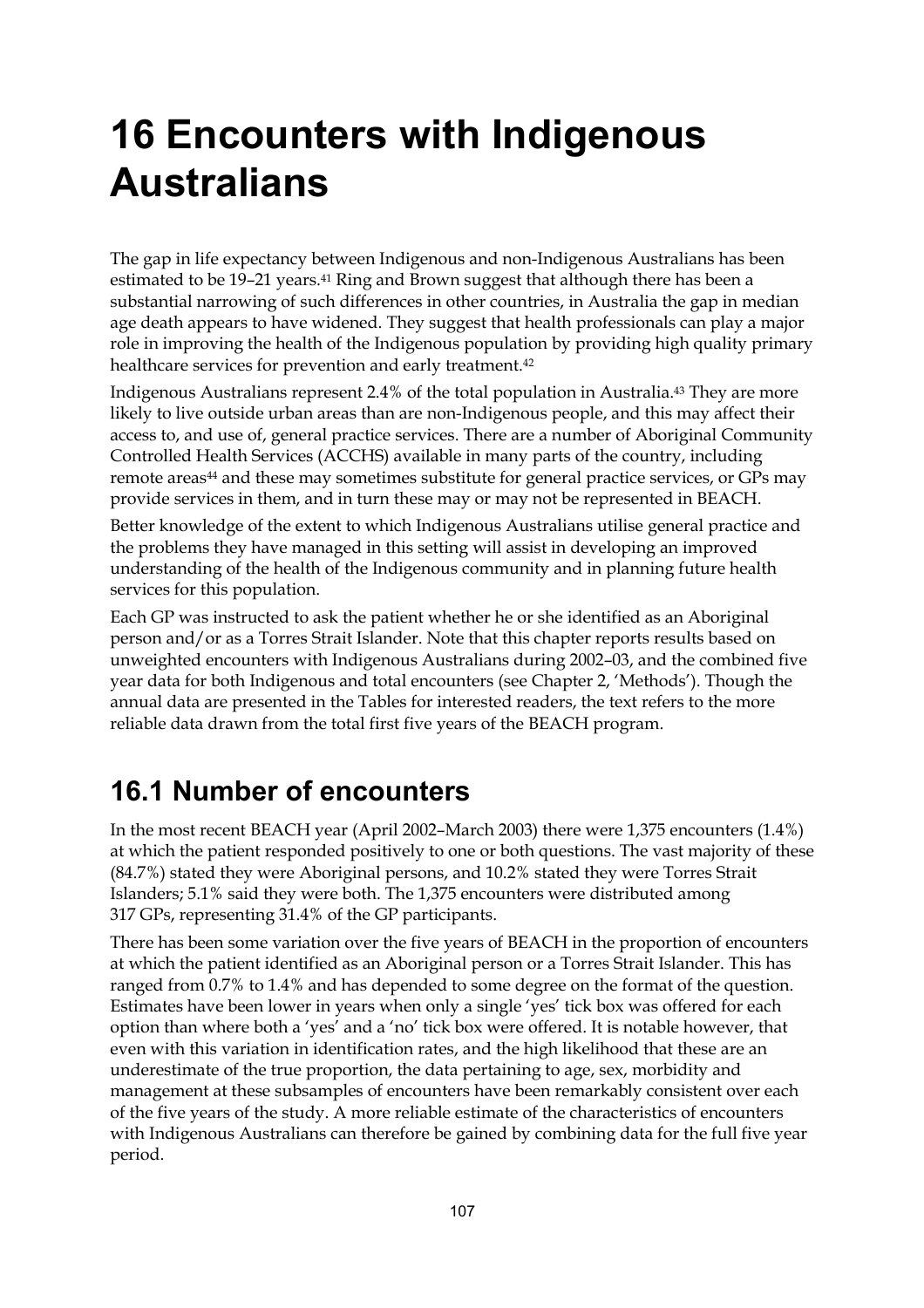Over the first five years of the BEACH program, there were 502,100 records of encounters completed by 5,021 GPs. The GPs indicated the patient was an Aboriginal person and/or a Torres Strait Islander at 5,476 of these encounters. These represented 1.1% of total encounters.

The encounters with Indigenous Australians were recorded by 1,354 GPs, with an average of 4.0 contacts per GP. This means that about one in four GPs (27%) recorded at least one such encounter during their BEACH recording period. A simple extrapolation of these results to all GP–patient encounters across Australia in any one year would suggest, on average approximately 1.1 million Indigenous consultations annually with about 5,000 GPs.

#### **Distribution of Indigenous encounters across GPs**

It was thought that some of the GPs who recorded encounters with Indigenous Australians may have been working in an ACCHS, either part-time or full-time while participating in BEACH and therefore (correctly) recorded clinical activity claimed through Medicare but conducted in this clinical environment. If this was the case, the BEACH data could be counting some consultations that are also counted through the ACCHS. This possibility was investigated through a more detailed study of the distribution of Indigenous encounters across participating GPs.

The relative number of encounters with Indigenous Australians was calculated for each GP who recorded at least one such encounter. The distribution of these encounters across the 1,375 practitioners is shown in Figure 16.1. The range across these GPs was 1 to 96 encounters (where the maximum was 100 per GP) with Indigenous Australians, the mean being 4.0 consultations.

By far the majority (83.2%) of the 1,375 GPs recorded less than five of their 100 encounters as being with a patient who identified as an Indigenous person. This means that 95.5% of the 5,021 GPs participating over the five year period saw either no Indigenous Australians, or less than five during their recording period. A further 10.0% of the 1,375 GPs (2.7% of all participants) recorded between 5 and 9 encounters (accounting for 15.1% Indigenous encounters), and 4.1% recorded between 10 and 19 encounters with Indigenous Australians (accounting for 12.6% of the total). However, in total, encounters with these GPs accounted for only half (49.5%) of all encounters with Indigenous Australians. The remaining 37 GPs (2.7% of the subsample, 0.7% of all participants) who each recorded 20 or more encounters with Indigenous Australians, accounted for 37.9% of all encounters with Indigenous Australians. Of these 37 GPs, 20 recorded more than 60 such encounters. If we assume that these 37 GPs worked either full-time or part-time in an ACCHS during their BEACH recording period and that these consultations were undertaken in an ACCHS, their recorded encounters with Indigenous Australians should be removed before extrapolating from BEACH if private general practice is defined as excluding ACCHSs. After removal of encounters recorded by these 37 GPs, the estimated number of consultations with Indigenous Australians in the non-ACCHS private general practice environment was considerably reduced, to be approximately 700,000 per annum.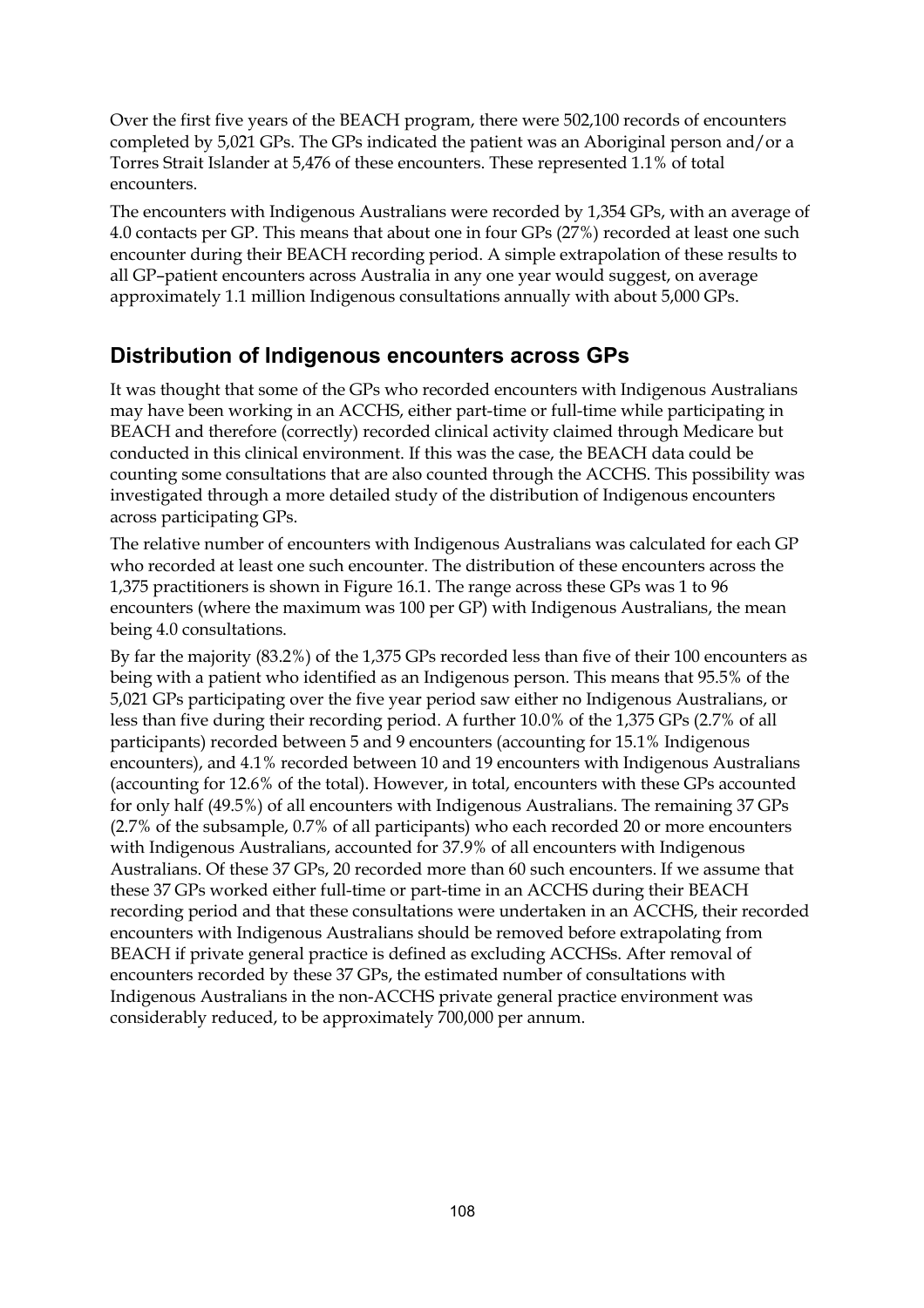

### **16.2 The GPs**

The characteristics of the 1,354 GPs who recorded at least one encounter with a patient identifying as an Indigenous Australian, between 1998 and 2003, are compared with those of the total GP sample for that period in Table 16.1. The age and sex distribution of these GPs parallelled that of the total GP sample. Only marginal differences were apparent in the number of sessions per week, the size of their practice and their place of graduation. However, only half of these GPs (52.3%) practised in capital cities compared with more than two-thirds (67.1%) of the total GP sample. They were more likely to be practising in other rural, remote or offshore locations (20.4%) when compared with the total sample (13.1%).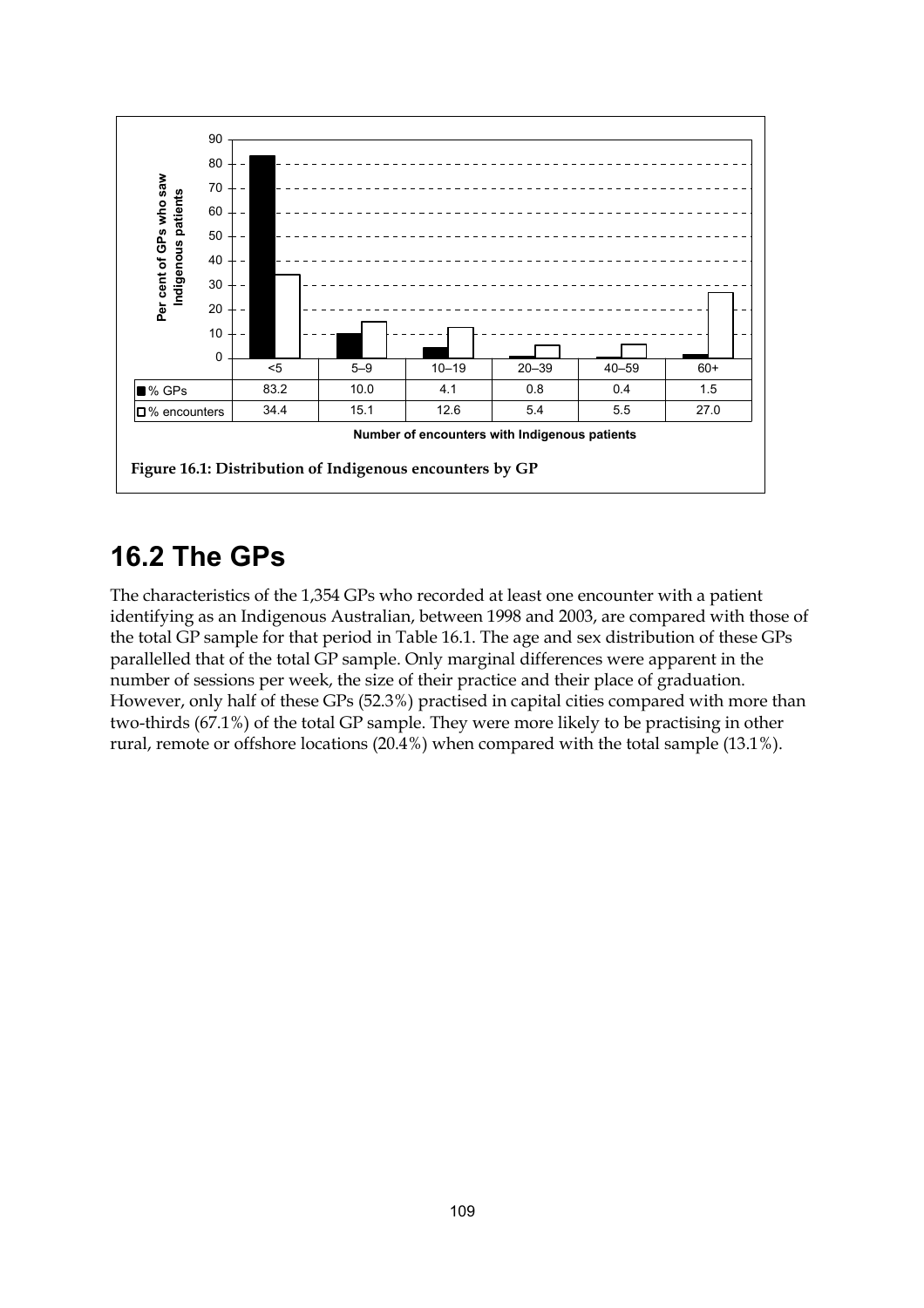|     |                               |               | 2002-03                                        |                                                  |               | 1998-99 to 2002-03                                   |                                                     |
|-----|-------------------------------|---------------|------------------------------------------------|--------------------------------------------------|---------------|------------------------------------------------------|-----------------------------------------------------|
|     |                               |               | GPs who saw<br>Indigenous people               | <b>Total GP</b><br>sample                        |               | GPs who saw<br>Indigenous people                     | <b>Total GP</b><br>sample                           |
|     | <b>GP</b> characteristic      | <b>Number</b> | Per cent<br>of GPs <sup>(a)</sup><br>$(n=317)$ | Per cent<br>of GPs <sup>(a)</sup><br>$(n=1,008)$ | <b>Number</b> | Per cent<br>of GPs <sup>(a)(b)</sup><br>$(n=1, 354)$ | Per cent of<br>$\text{GPS}^{(a)(b)}$<br>$(n=5,021)$ |
| Sex | (missing)                     | (0)           |                                                | (0)                                              | (4)           |                                                      | (0)                                                 |
|     | Male                          | 206           | 65.0                                           | 64.8                                             | 912           | 67.6                                                 | 67.4                                                |
|     | Female                        | 111           | 35.0                                           | 35.2                                             | 438           | 32.4                                                 | 32.6                                                |
| Age | (missing)                     | (0)           |                                                | (0)                                              | (4)           |                                                      | (18)                                                |
|     | < 35 years                    | 25            | 7.9                                            | 7.3                                              | 101           | 7.6                                                  | 7.2                                                 |
|     | 35-44 years                   | 82            | 25.9                                           | 26.6                                             | 421           | 31.2                                                 | 30.2                                                |
|     | 45–54 years                   | 109           | 34.4                                           | 35.2                                             | 450           | 33.3                                                 | 34.2                                                |
|     | 55+ years                     | 101           | 31.9                                           | 30.9                                             | 378           | 28.0                                                 | 28.4                                                |
|     | Sessions per week (missing)   | (3)           |                                                | (8)                                              | (13)          |                                                      | (58)                                                |
|     | <6 per week                   | 56            | 17.8                                           | 18.7                                             | 197           | 14.7                                                 | 15.8                                                |
|     | 6-10 per week                 | 219           | 69.5                                           | 67.9                                             | 934           | 69.6                                                 | 67.7                                                |
|     | 11+ per week                  | 40            | 12.7                                           | 13.4                                             | 210           | 15.7                                                 | 16.5                                                |
|     | Size of practice (missing)    | (2)           |                                                | (8)                                              | (35)          |                                                      | (121)                                               |
|     | Solo                          | 46            | 14.6                                           | 13.7                                             | 234           | 17.7                                                 | 16.9                                                |
|     | $2-4$ GPs                     | 138           | 43.8                                           | 38.4                                             | 536           | 40.6                                                 | 39.2                                                |
|     | 5+ GPs                        | 131           | 41.6                                           | 47.9                                             | 549           | 41.6                                                 | 44.0                                                |
|     | Place of graduation (missing) | (0)           |                                                | (0)                                              | (0)           |                                                      | (35)                                                |
|     | Australia                     | 226           | 71.3                                           | 72.0                                             | 972           | 72.2                                                 | 74.3                                                |
|     | United Kingdom                | 35            | 11.0                                           | 9.1                                              | 146           | 10.8                                                 | 8.5                                                 |
|     | Asia                          | 29            | 9.1                                            | 9.9                                              | 117           | 8.7                                                  | 8.3                                                 |
|     | Other                         | 27            | 8.5                                            | 8.9                                              | 119           | 8.8                                                  | 8.8                                                 |
|     | Practice location             |               |                                                |                                                  |               |                                                      |                                                     |
|     | Capital                       | 161           | 50.8                                           | 64.7                                             | 708           | 52.3                                                 | 67.1                                                |
|     | Other metropolitan            | 33            | 10.4                                           | 8.5                                              | 106           | 7.8                                                  | 7.7                                                 |
|     | Large rural                   | 26            | 8.2                                            | 5.1                                              | 131           | 9.7                                                  | 6.1                                                 |
|     | Small rural                   | 36            | 11.4                                           | 7.7                                              | 133           | $9.8\,$                                              | 6.1                                                 |
|     | Other rural                   | 47            | 14.8                                           | 12.0                                             | 222           | 16.4                                                 | 11.6                                                |
|     | Remote central                | 4             | 1.3                                            | 0.6                                              | 25            | 1.8                                                  | 0.6                                                 |
|     | Other remote, offshore        | $10\,$        | $3.2\,$                                        | $1.4$                                            | 29            | 2.1                                                  | 0.9                                                 |

**Table 16.1: Characteristics of GPs who saw Indigenous Australians compared with the total GP sample**

(a) Missing data removed.

(b) Unweighted data.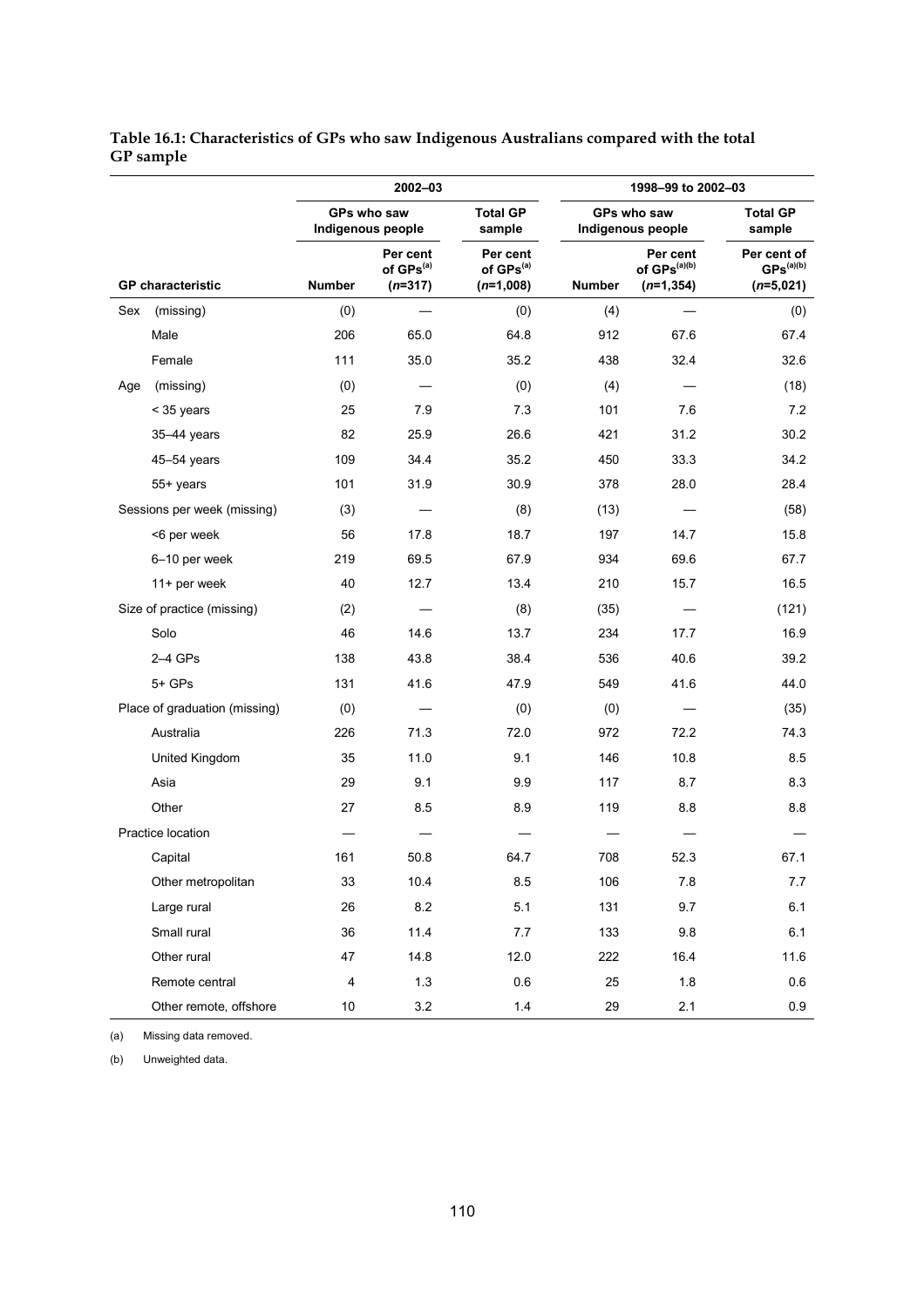# **16.3 Patient characteristics**

### **Age and sex**

The sex distribution of the 5,476 Aboriginal and Torres Strait Islander patients was identical to that of the total sample of patients at 502,000 encounters (40.9% male). However, the age distribution of the Indigenous Australians differed markedly from that of patients at all encounters (Figure 16.2 and Table 16.2).

Overall, Indigenous Australians were significantly younger than the total sample of patients encountered, the proportion of persons aged under 45 years being 71.3% compared with 49.3% in the total data set. This difference was apparent in all the younger age groups. In contrast, the proportion of encounters with older Indigenous Australians was lower than that of the total data set, 21.3% being between 45 and 64 years of age (compared with 25.7% of the total sample) and only 7.4% being 65 years or more (compared with 25.1% in the total sample).

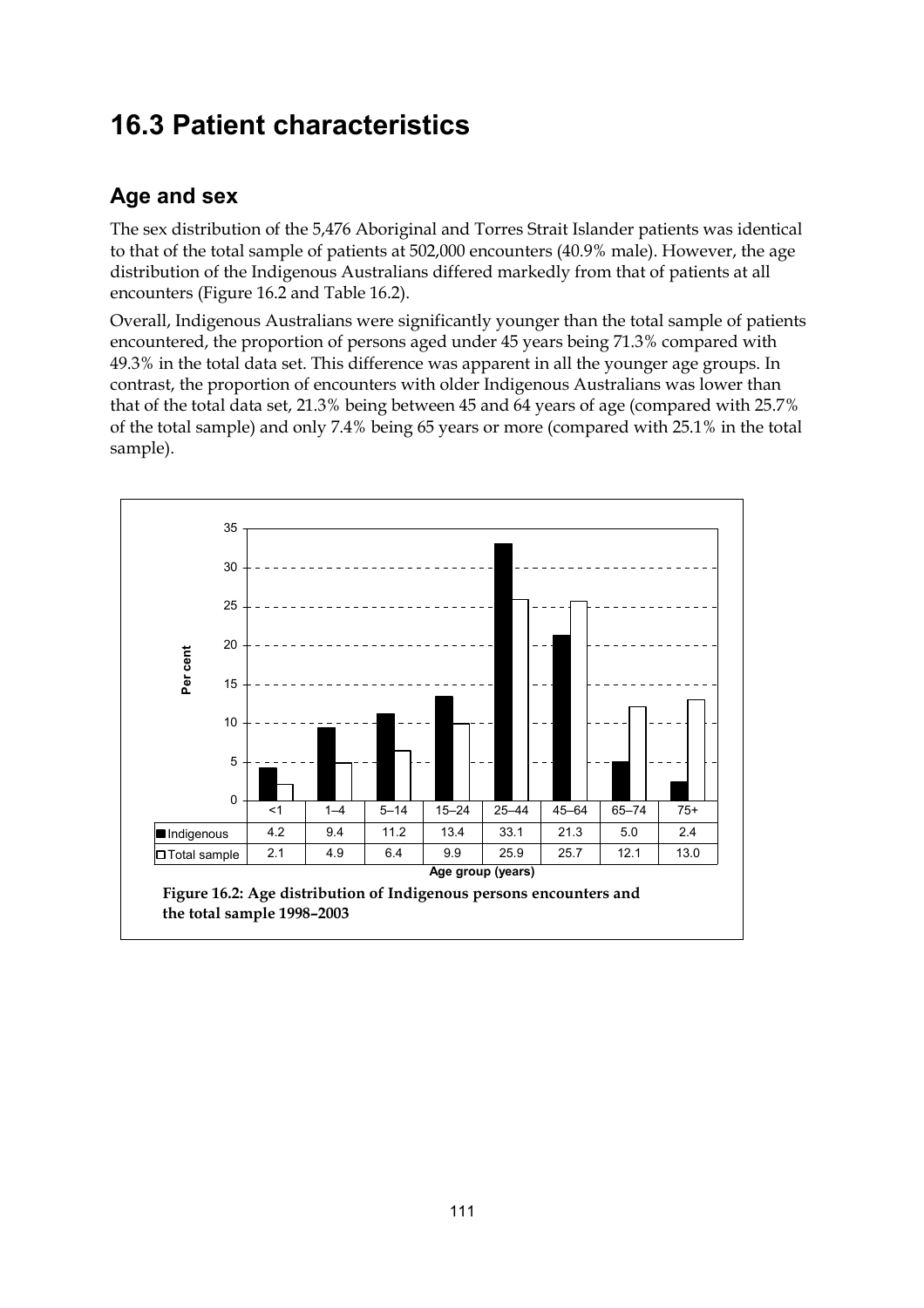#### **Age-specific rates**

The age-specific rates of encounters with Indigenous Australians are presented in Figure 16.3 and more clearly demonstrate these trends. Although more than 4% of total encounters with children aged under five years were with Indigenous Australians, this proportion steadily decreased with increasing age to less than 1% for the 45–64 age group, and less than 0.5% in older age groups.



### **Other patient characteristics**

Table 16.2 describes the other characteristics of Indigenous Australians compared with the total sample. These patients were more likely to be new to the practice (11.6%) compared with the patients at all encounters  $(9.2\%)$ . They were significantly more likely than all sampled patients to hold a Commonwealth health care card (59.2% of Indigenous Australians compared with 39.3% of all patients). In contrast, they were significantly less likely to hold a Department of Veterans' Affairs card (1.4% of Indigenous Australians compared with 3.4% of the total sample). Those patients who reported being from a non-English-speaking background represented 6.6% of the Indigenous subsample which did not differ significantly from the total sample (8.8%).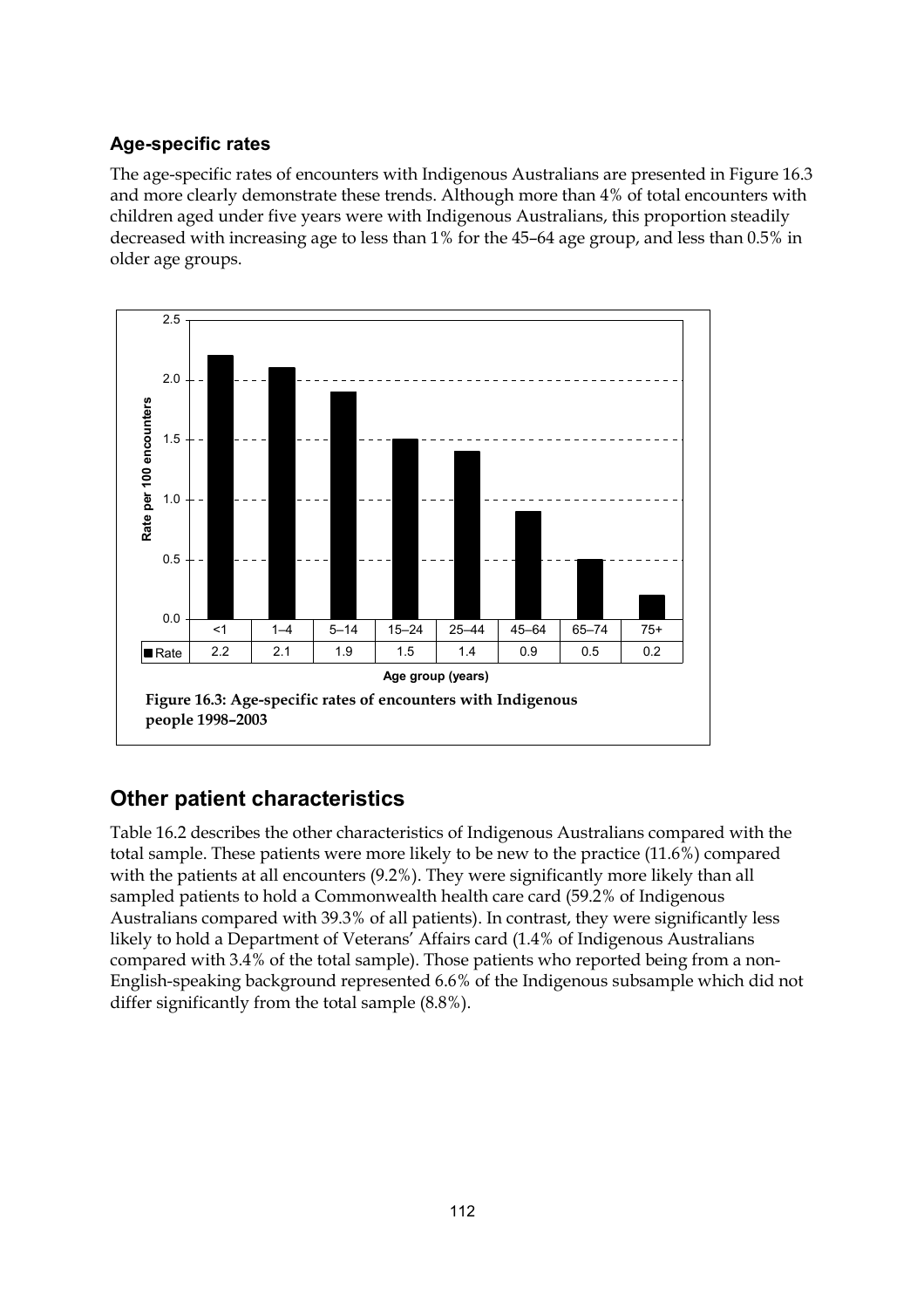|                                   |               |                                             | 2002-03       |                                             |               |                                                 | 1998-99 to 2002-03 |                                              |  |
|-----------------------------------|---------------|---------------------------------------------|---------------|---------------------------------------------|---------------|-------------------------------------------------|--------------------|----------------------------------------------|--|
|                                   |               | <b>Encounters with Indigenous</b><br>people |               | <b>Total encounters</b>                     |               | <b>Encounters with Indigenous</b><br>people     |                    | <b>Total encounters</b>                      |  |
| <b>Patient variable</b>           | <b>Number</b> | Per cent of encs<br>$(n=1, 375)$<br>95% CI  | <b>Number</b> | Per cent of encs<br>$(n=100,987)$<br>95% CI | <b>Number</b> | Per cent of encs<br>$(n=5,476)^{(a)}$<br>95% CI | <b>Number</b>      | Per cent of encs<br>$(n=502, 100)$<br>95% CI |  |
| Sex (Missing)                     | (20)          |                                             | (911)         |                                             | (69)          |                                                 | (5,652)            |                                              |  |
| Males                             | 525           | 38.8 (32.3-45.2)                            | 42,189        | 42.2 (41.4-42.9)                            | 2,209         | 40.9 (38.8-42.9)                                | 202,881            | 40.9 (40.5-41.2)                             |  |
| Females                           | 830           | 61.3 (54.8-67.7)                            | 57,887        | 57.8 (57.0-58.6)                            | 3,198         | 59.1 (57.1-61.2)                                | 293,567            | 59.1 (58.8-59.5)                             |  |
| Age group (Missing)               | (8)           |                                             | 895           |                                             | 47            |                                                 | 4,354              |                                              |  |
| $<$ 1 year                        | 46            | $3.4(2.2 - 4.5)$                            | 1,944         | $1.9(1.8 - 2.1)$                            | 230           | $4.2(3.7 - 4.8)$                                | 10,560             | $2.1(2.1 - 2.2)$                             |  |
| $1-4$ years                       | 113           | $8.3(6.6-9.9)$                              | 5,030         | $5.0(4.7-5.3)$                              | 509           | $9.4(8.5-10.2)$                                 | 24,232             | $4.9(4.8 - 5.0)$                             |  |
| 5-14 years                        | 129           | $9.4(7.4 - 11.5)$                           | 6,632         | $6.6(6.3 - 6.9)$                            | 607           | $11.2(10.1 - 12.3)$                             | 32,049             | $6.4(6.3 - 6.6)$                             |  |
| $15-24$ years                     | 174           | $12.7(10.8 - 14.6)$                         | 10,068        | $10.1(9.7-10.4)$                            | 728           | $13.4(12.4 - 14.5)$                             | 49,237             | $9.9(9.7-10.1)$                              |  |
| $25 - 44$ years                   | 470           | 34.4 (31.2-37.6)                            | 25,685        | 25.7 (24.9-26.4)                            | 1,799         | $33.1(31.7 - 34.6)$                             | 129,060            | 25.9 (25.6-26.2)                             |  |
| $45 - 64$ years                   | 331           | 24.2 (20.6-27.9)                            | 26,497        | 26.5 (25.9-27.0)                            | 1,155         | 21.3 (19.7-22.8)                                | 127,705            | 25.7 (25.4-25.9)                             |  |
| $65 - 74$ years                   | 72            | $5.3(4.1 - 6.5)$                            | 11,566        | $11.6(11.1 - 12.0)$                         | 273           | $5.0(4.3 - 5.8)$                                | 60,316             | 12.1 (11.9-12.3)                             |  |
| 75+ years                         | 32            | $2.3(1.4-3.3)$                              | 12,671        | 12.7 (11.9-13.4)                            | 128           | $2.4(1.9-2.8)$                                  | 64,587             | $13.0(12.7-13.3)$                            |  |
| Other characteristics             |               |                                             |               |                                             |               |                                                 |                    |                                              |  |
| New patient to practice           | 140           | $10.3(7.9 - 12.7)$                          | 9,805         | $9.9(9.0 - 10.8)$                           | 627           | $11.6(10.2 - 13.1)$                             | 45,678             | $9.2(8.9 - 9.5)$                             |  |
| Commonwealth health care card     | 822           | 59.8 (49.8-69.7)                            | 41,762        | 40.4 (38.8-41.9)                            | 3,243         | 59.2 (54.6-63.8)                                | 197,164            | 39.3 (38.7-39.9)                             |  |
| Veterans' Affairs card            | 26            | $1.9(0.9 - 2.9)$                            | 3,316         | $3.3(3.0 - 3.6)$                            | 78            | $1.4(1.0-1.8)$                                  | 17,205             | $3.4(3.3 - 3.5)$                             |  |
| Non-English-speaking background   | 183           | $13.3(2.6 - 24.0)$                          | 10,706        | $10.6(7.8-13.4)$                            | 356           | $6.6(3.4 - 9.8)$                                | 42,975             | $8.8(8.3 - 9.3)$                             |  |
| Aboriginal only                   | 1,165         | 84.7 (76.0-93.5)                            | 837           | $0.8(0.0-1.7)$                              | 4,833         | 88.34 (85.6-90.9)                               | 4,833              | $1.0(0.8-1.1)$                               |  |
| Torres Strait Islander (TSI) only | 140           | $10.2(5.1 - 15.2)$                          | 145           | $0.1(0.0-0.9)$                              | 494           | $9.0(7.1 - 10.9)$                               | 494                | $0.1(0.1 - 0.1)$                             |  |
| Aboriginal person and TSI         | 70            | $5.1(1.0-9.2)$                              | 50            | $0.1(0.0-1.3)$                              | 149           | $2.7(1.6 - 3.9)$                                | 149                | $0.03(0.0-0.0)$                              |  |

|  | Table 16.2: Comparison of characteristics of Indigenous Australians and patients at all encounters: 2002–03 and 1998–2003 |  |
|--|---------------------------------------------------------------------------------------------------------------------------|--|
|  |                                                                                                                           |  |

(a) Missing data removed in calculation of rates. *Note:* Encs—encounters; CI—confidence interval; TSI–Torres Strait Islander; shading indicates statistically significant difference between groups.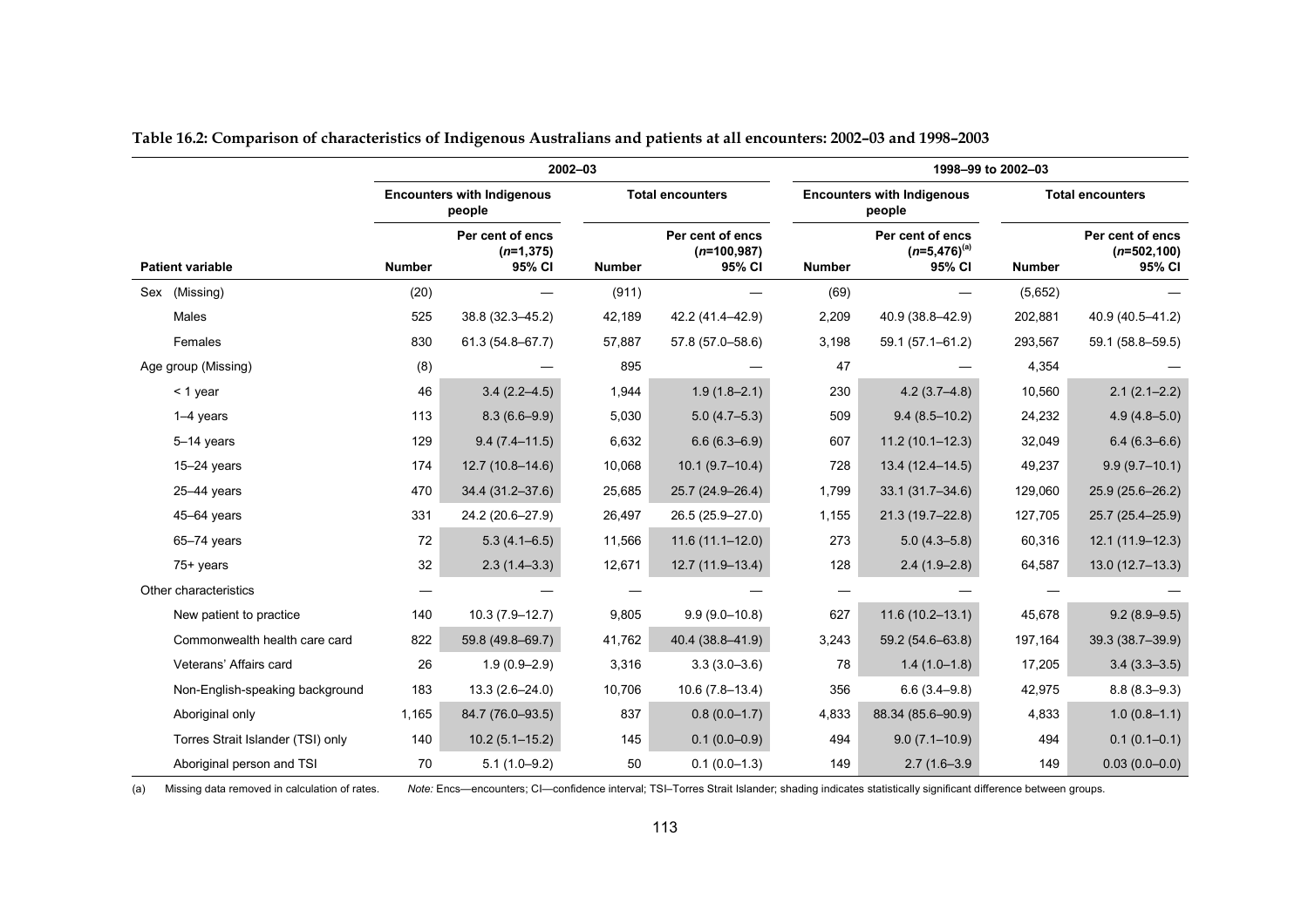### **Geographic location**

The GPs were asked to record the postcode of the patient's home residence at each encounter. The postcodes were classified by state/territory and by the Rural, Remote and Metropolitan Area (RRMA) classification.22

#### **Distribution by state**

The distribution of Indigenous patient residence by state is presented in Figure 16.4. More than a quarter of these patients resided in New South Wales (28.8%) o and another quarter in Queensland (27.8%). Approximately one in five (19.2%) lived in Western Australia and almost one in ten (8.7%) in the Northern Territory. Few resided in South Australia (7.1%), Victoria (6.9%), Tasmania (1.4%) and the Australian Capital Territory (0.6%).



#### **State-specific encounter rate**

When the number of encounters with Indigenous Australians was viewed relative to the total number of encounters in each state/territory, it was apparent that their relative frequency was highest in the Northern Territory (9.1%), followed by Western Australia (2.5%) and then by Queensland (1.6%). In each of the remaining states and territories, the rate of Indigenous encounters was 1.0% or less (Figure 16.5).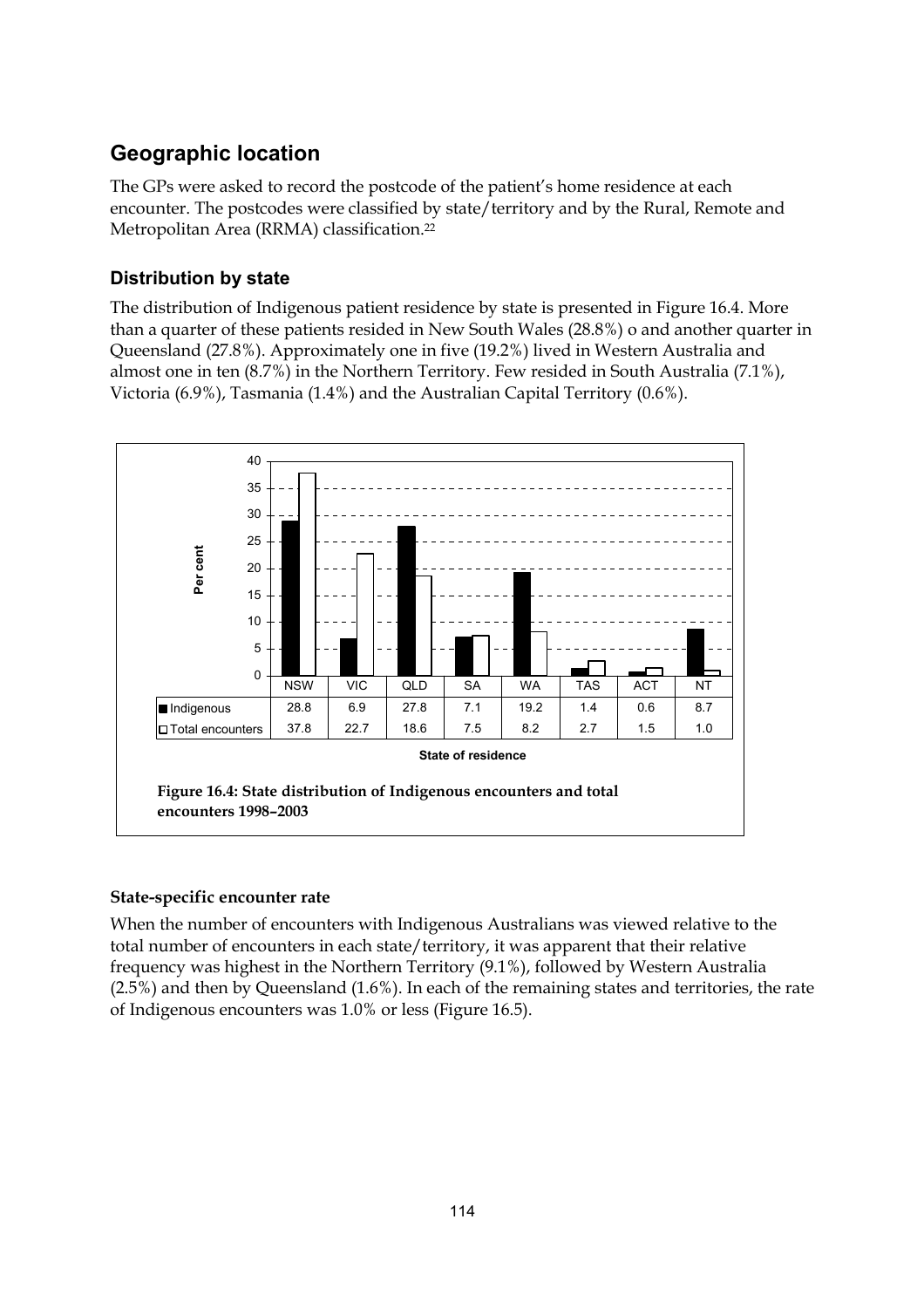

#### **Distribution by RRMA**

These Indigenous Australians were far less likely to live in capital cities (30.2%) than were patients in the total sample (66.4%). More than 20% resided in remote areas and a further 20% were from 'other rural' areas (Figure 16.6).



#### **RRMA-specific encounter rates**

The distribution of encounters with Indigenous Australians was considered in relation to the distribution of all encounters across RRMAs. Encounters with Indigenous Australians accounted for 18.2% of the total in remote centres and for 9.6% of those in other remote/offshore locations. The lowest relative rate of encounters with Indigeous people was in capital cities, where they accounted for less than 1% of the sample. Relative rates in other RRMAs were also small (Figure 16.7).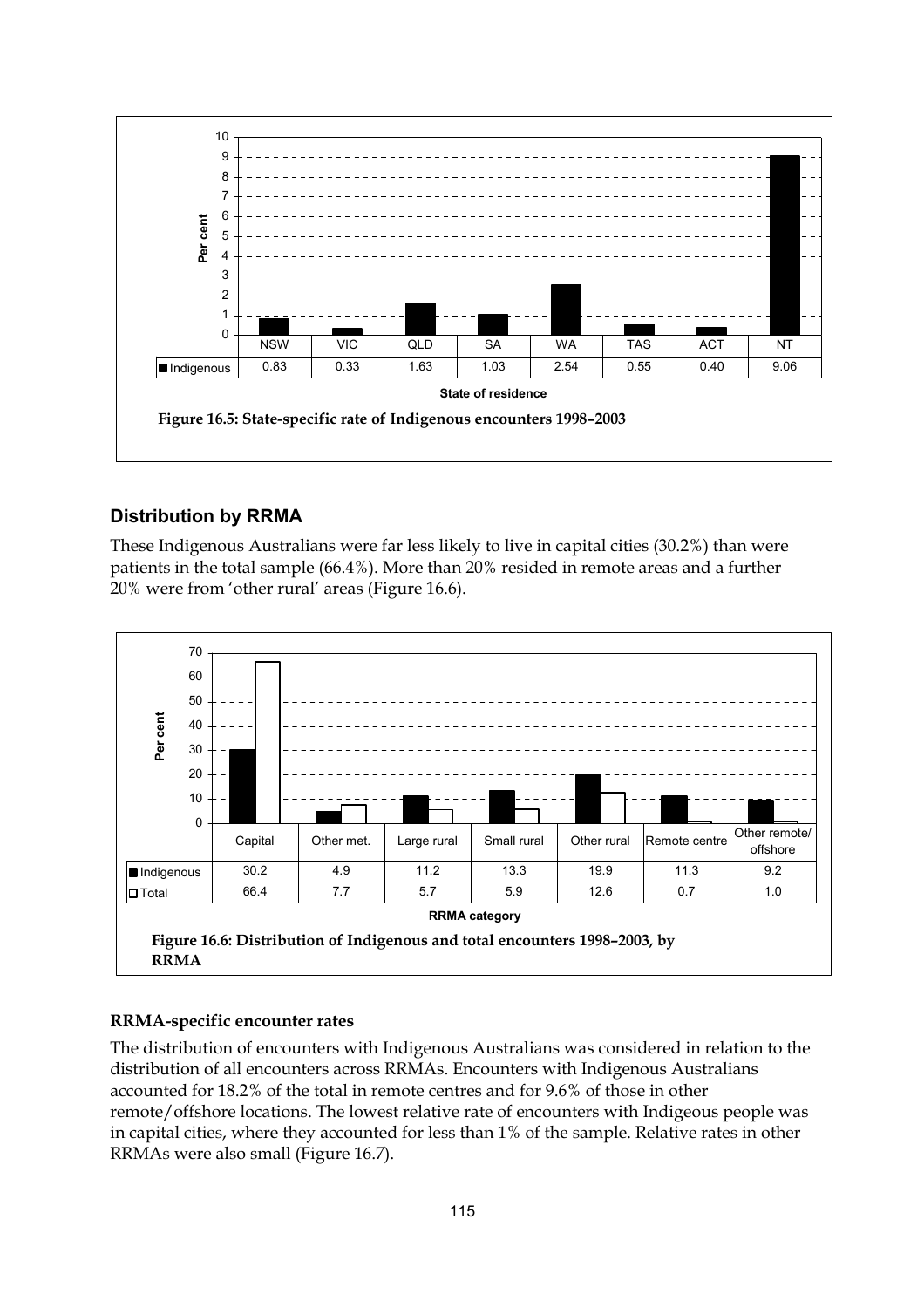

### **16.4 Characteristics of the encounters**

In the five year data set there was only one significant differences in the distribution of encounters across payment source or by Medicare item number for encounters with Indigenous Australians compared with all encounters. Encounters with Indigenous Australians were significantly less likely to be claimable through workers compensation. The main categories are compared in Table 16.3.

|                                      |                | 2002-03                                              |                                                       |               | 1998-99 to 2002-03                                   |                                                        |  |  |  |  |  |
|--------------------------------------|----------------|------------------------------------------------------|-------------------------------------------------------|---------------|------------------------------------------------------|--------------------------------------------------------|--|--|--|--|--|
|                                      |                | <b>Encounters with</b><br>Indigenous people          | <b>Total</b><br>encounters                            |               | <b>Encounters with</b><br>Indigenous people          | <b>Total</b><br>encounters                             |  |  |  |  |  |
| Variable                             | <b>Number</b>  | Rate per<br>100 encs $(a)$<br>$(n=1, 375)$<br>95% CI | Rate per<br>100 encs $(a)$<br>$(n=100,987)$<br>95% CI | <b>Number</b> | Rate per<br>100 encs $(a)$<br>$(n=5, 476)$<br>95% CI | Rate per<br>100 encs $(a)$<br>$(n=502, 100)$<br>95% CI |  |  |  |  |  |
| <b>Direct consultations</b>          | 1,187          | 97.8<br>$(96.6 - 98.9)$                              | 98.4<br>$(98.2 - 98.6)$                               | 4,954         | 97.8<br>$(96.6 - 98.9)$                              | 97.1<br>$(96.9 - 97.2)$                                |  |  |  |  |  |
| No charge                            | $\overline{7}$ | 0.6<br>$(0.1 - 1.0)$                                 | 0.5<br>$(0.2 - 0.8)$                                  | 49            | 1.0<br>$(0.5 - 1.5)$                                 | 0.7<br>$(0.6 - 0.8)$                                   |  |  |  |  |  |
| Medicare claimable <sup>(b)</sup>    | 1,131          | 93.2<br>$(90.8 - 95.5)$                              | 95.0<br>$(94.6 - 95.3)$                               | 4,686         | 92.5<br>$(91.1 - 93.9)$                              | 92.6<br>$(92.3 - 92.9)$                                |  |  |  |  |  |
| Standard surgery<br>consultations    | 855            | 70.4<br>$(64.0 - 76.8)$                              | 78.7<br>$(77.6 - 79.7)$                               | 3,710         | 73.3<br>$(70.3 - 76.2)$                              | 75.2<br>$(74.7 - 75.7)$                                |  |  |  |  |  |
| Workers compensation                 | 15             | 1.2<br>$(0.5 - 2.0)$                                 | 1.9<br>$(1.6 - 2.2)$                                  | 56            | 1.1<br>$(0.8 - 1.4)$                                 | 1.9<br>$(1.8 - 2.0)$                                   |  |  |  |  |  |
| Other paid (hospital,<br>state etc.) | 34             | 2.8<br>$(1.0 - 4.6)$                                 | 1.0<br>$(0.2 - 1.8)$                                  | 149           | 2.9<br>$(1.9 - 4.0)$                                 | 1.8<br>$(1.6 - 2.1)$                                   |  |  |  |  |  |
| Indirect consultations               | 27             | 2.2<br>$(1.1 - 3.4)$                                 | 1.6<br>$(1.2 - 2.0)$                                  | 125           | 2.5<br>$(1.8 - 3.1)$                                 | 2.9<br>$(2.8 - 3.1)$                                   |  |  |  |  |  |

**Table 16.3: Type of encounter with Indigenous Australians and total sample: 2002–03 and 1998–2003**

(a) Missing data removed.

(b) Includes encounters that were recorded as claimable for the Commonwealth Department of Veterans' Affairs.

*Note:* Encs—encounters; CI—confidence interval; shading indicates statistically significant difference between groups.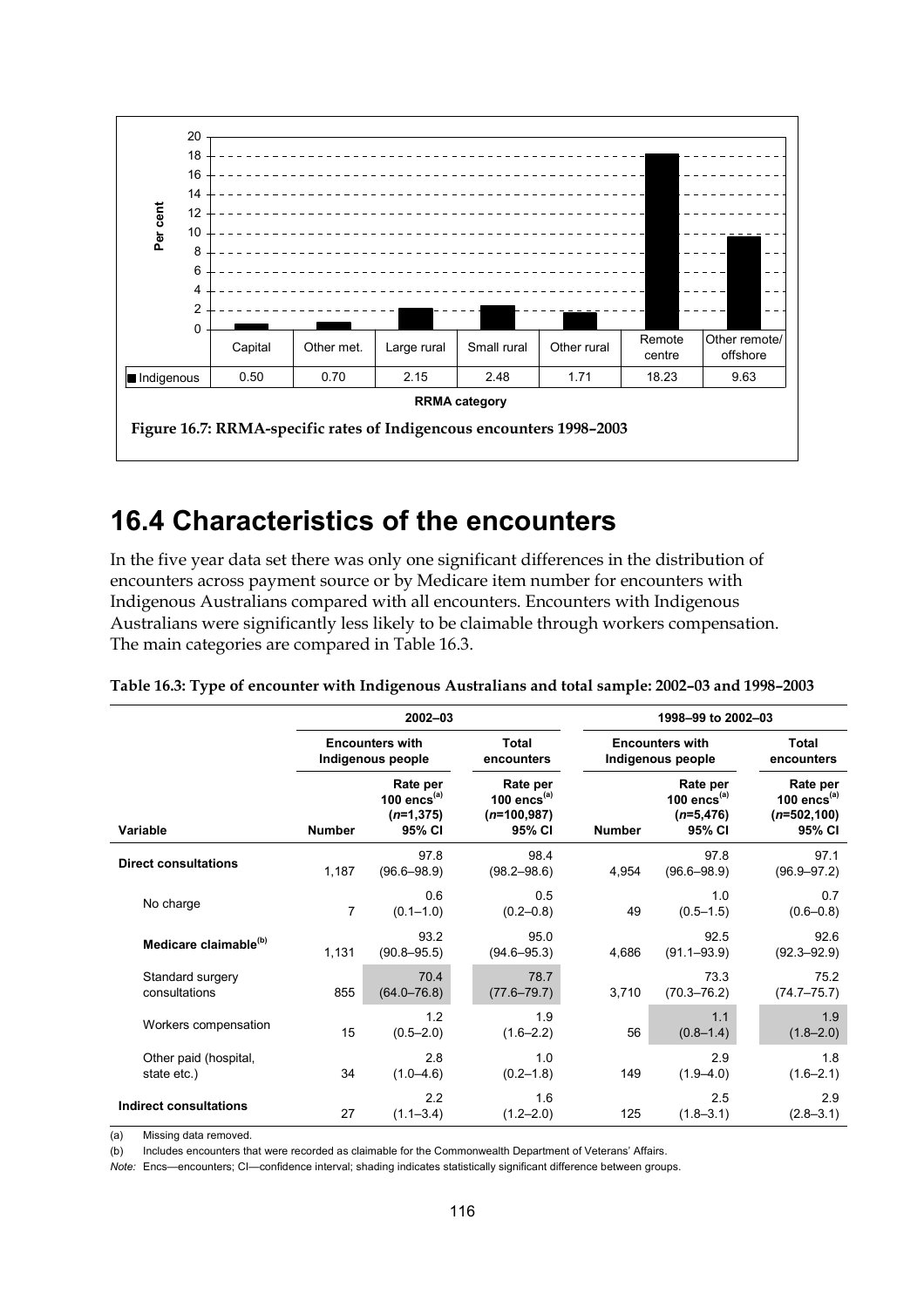### **16.5 Content of encounters**

Table 16.4 summarises the major elements of encounters with Indigenous Australians and these are compared with total encounters, for the BEACH 2002–03 year and for the full five year period. Between 1998 and 2003, patients who identified themselves as Indigenous described significantly fewer reasons for encounter (145.5 per 100 encounters) than did those at all encounters (150.2). However, the number of problems managed at encounter was almost identical (147.7 per 100 Indigenous encounters compared with 148.1 per 100 total encounters). There were significantly more new problems managed with Indigenous Australians (56.5 per 100 encounters) than for the total sample (51.2).

Total medication rates were significantly higher at encounters with Indigenous Australians (115.8 per 100 encounters) than for the total sample (106.5 per 100) but this difference was almost entirely due to far higher rates of medications supplied by the GP direct to the patient (18.9 per 100 Indigenous encounters compared with 8.1 per 100 total encounters). Conversely GPs advised over-the-counter medications significantly less often at encounters with Indigenous Australians (6.2 per 100) than at all encounters (9.0 per 100). There was no significant difference in the relative rate of prescribed medications.

There were also no significant differences in the relative rate of provision of nonpharmacological treatments, nor more specifically in rates of clinical treatments or procedures, between encounters with Indigenous Australians and all encounters. Data for referrals, pathology and imaging cannot be combined for the full five year period, either for Indigenous encounters or total encounters, because of changes in data collection or coding methods over the period of the study. However, these data elements can be compared for the single year 2002–03, though the small sample size gives less statistical power to the comparisons.

In 2002–03, pathology test order rates were significantly higher at Indigenous encounters (46.8 per 100 encounters) than at all encounters (32.9). Though there was a trend for higher referral rates, reflected particularly in referrals to allied health services rather than to medical specialists, these failed to reach statistical significance in this single year.

## **16.6 Patient reasons for encounter**

Over the five years of BEACH, patients who identified as Aborignal people or Torres Strait Islanders described significantly more reasons for encounter associated with pregnancy and family planning (5.6 per 100 encounters compared with 3.9 per 100 in the total sample) and more of a social nature (2.1 per 100 compared with 1.0). In contrast they described significantly fewer reasons associated with the musculoskeletal (14.7 compared with 16.9 per 100), circulatory (7.4 compared with 11.4 per 100) and female genital (4.7 compared with 6.4 per 100) systems (results not shown).

# **16.7 Morbidity managed**

### **Distribution by ICPC-2 chapter**

The distribution of the problems managed in encounters with Indigenous Australians across ICPC–2 chapters are compared with the distributions for all encounters in Table 16.5. Results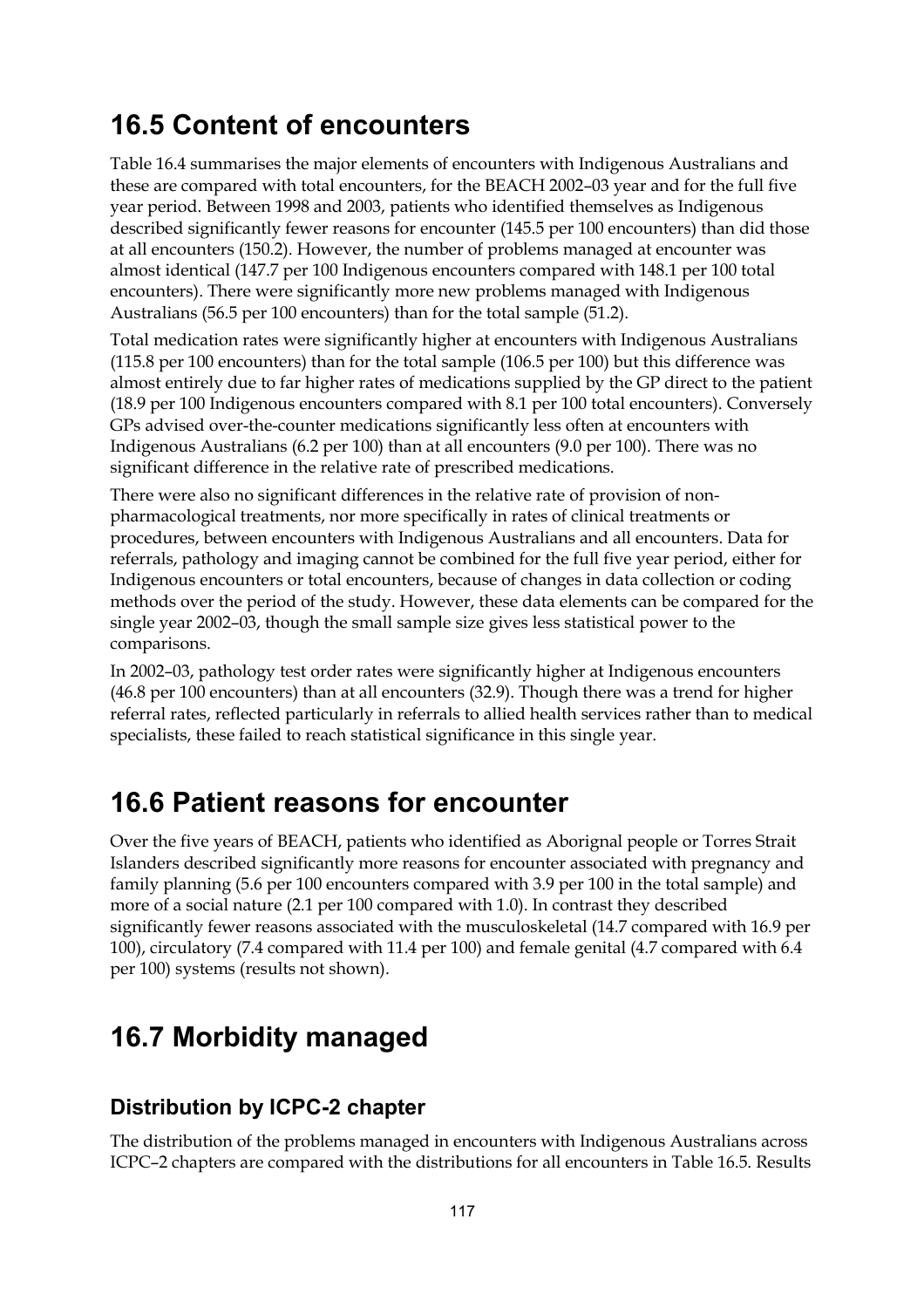are listed in decreasing order of frequency for all Indigenous encounters over the five years. The five year data demonstrate a considerable number of significant differences in the relative rate of management of some types of morbidities.

When compared with all encounters, those with Indigenous Australians involved significantly fewer problems that were:

- related to the musculoskeletal system (13.6 per 100 compared with 17.4)
- associated with the circulatory system (13.0 per 100 compared with 16.6)
- of a general and unspecified nature (12.9 compared with 15.0 per 100)
- related to the female genital system (5.5 compared with 7.3 per 100).

In contrast these encounters involved significantly more problems that were:

- associated with pregnancy and family planning (6.6 compared with 4.3 per 100)
- related to the ear  $(5.9 \text{ compared with } 4.3 \text{ per } 100)$
- of the endocrine and metabolic system (13.0 compared with 9.9 per 100)
- $\bullet$  of a social nature (1.7 compared with 0.9).

### **Most common problems managed**

Table 16.6 provides comparative results for the most frequently managed problems at encounters with Indigenous Australians in decreasing order of frequency in the five year data set, and provides comparative data from the annual sample in 2002–03 and for the full five year period. The top 17 problems (arising at a rate of 1.5 per 100 encounters or more) accounted for 36% of all problems managed at Indigenous encounters, and this set of problems accounted for 31% of all problems at all encounters.

Diabetes was the problem most frequently managed at encounters with Indigenous Australians, at a significantly higher rate (2.5 times as often) than at all encounters (7.1 per 100 Indigenous encounters compared with 2.8 per 100 total encounters). This was followed by hypertension which was managed significantly less often at Indigenous encounters (6.7 per 100) than at all encounters (8.8 per 100). Also less frequently managed at Indigenous encounters was immunisation/vaccination.

Both asthma (4.3 per 100 encounters) and acute bronchitis (3.8 per 100) were managed more frequently at Indigenous encounters than average (2.9 and 2.8 per 100 respectively). Other problems with significantly higher management rates at Indigenous encounters were:

- acute otitis media, managed at more than twice the average for all encounters
- pre/postnatal care, managed at a rate more than twice the average
- pregnancy  $(1.6 \text{ per } 100 \text{ compared with the average } 0.8)$
- tonsillitis (1.8 per 100 Indigenous encounters compared with 1.2 per 100 average) and
- boil/carbuncle (1.5 per 100 compared with 0.5).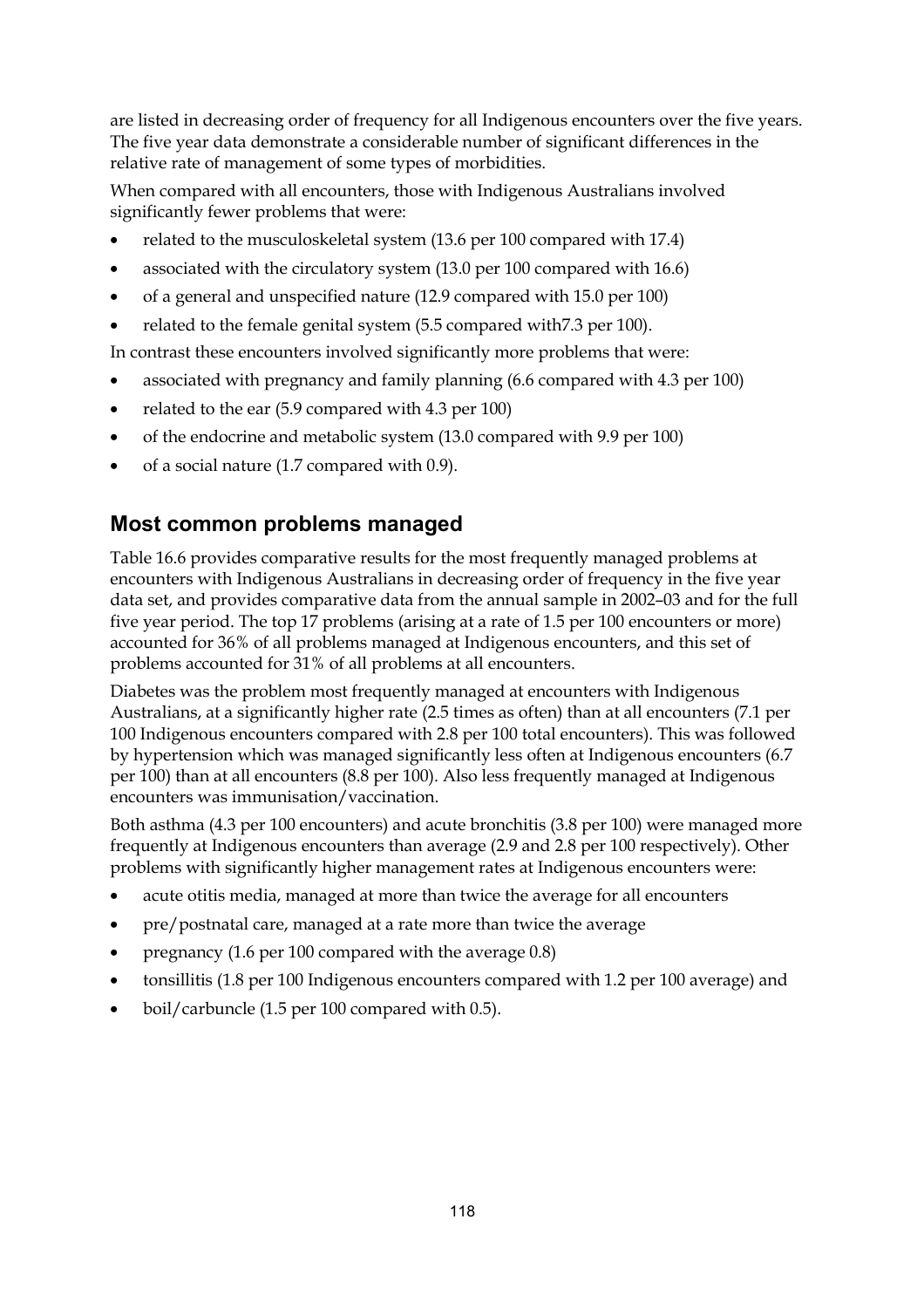|                        |               |                                                            | 2002-03       |                                                             |               | 1998-99 to 2002-03                                         |               |                                                              |  |  |
|------------------------|---------------|------------------------------------------------------------|---------------|-------------------------------------------------------------|---------------|------------------------------------------------------------|---------------|--------------------------------------------------------------|--|--|
|                        |               | <b>Encounters with Indigenous</b><br>people                |               | <b>Total encounters</b>                                     |               | <b>Encounters with Indigenous</b><br>people                |               | <b>Total encounters</b>                                      |  |  |
| Variable               | <b>Number</b> | Rate per 100 encs <sup>(a)</sup><br>$(n=1, 375)$<br>95% CI | <b>Number</b> | Rate per 100 encs <sup>(a)</sup><br>$(n=100,987)$<br>95% CI | <b>Number</b> | Rate per 100 encs <sup>(a)</sup><br>$(n=5, 476)$<br>95% CI | <b>Number</b> | Rate per 100 encs <sup>(a)</sup><br>$(n=502, 100)$<br>95% CI |  |  |
| Reasons for encounter  | 1,968         | 143.1 (134.9-151.3)                                        | 152,341       | 150.9 (149.0-152.7)                                         | 7,968         | 145.5 (142.1-148.9)                                        | 753,925       | 150.2 (149.5-150.8)                                          |  |  |
| Problems managed       | 2,033         | 147.9 (137.0-158.7)                                        | 146,336       | 144.9 (143.0-146.8)                                         | 8,086         | 147.7 (143.7-151.6)                                        | 743,625       | 148.1 (147.3-148.9)                                          |  |  |
| New problems           | 832           | 60.5 (53.9-67.2)                                           | 57,509        | $57.0(55.6 - 58.3)$                                         | 3,094         | $56.5(52.9 - 60.1)$                                        | 257,027       | $51.2(50.6 - 51.8)$                                          |  |  |
| <b>Medications</b>     | 1,576         | 114.6 (99.6-129.7)                                         | 104,813       | 103.8 (101.4-106.2)                                         | 6,343         | 115.8 (110.0-121.7)                                        | 534,826       | 106.5 (105.5-107.5)                                          |  |  |
| Prescribed             | 1,118         | 81.3 (67.2-95.4)                                           | 85,161        | 84.3 (81.8-86.9)                                            | 4,970         | 90.8 (83.8-97.8)                                           | 449,013       | 89.4 (88.4-90.4)                                             |  |  |
| Advised OTC            | 88            | $6.4(4.2 - 8.6)$                                           | 10,270        | $10.2(9.2 - 11.1)$                                          | 337           | $6.2(5.2 - 7.1)$                                           | 45,141        | $9.0(8.7 - 9.2)$                                             |  |  |
| GP supplied            | 370           | 26.9 (3.6-50.2)                                            | 9,382         | $9.3(7.6 - 11.0)$                                           | 1,036         | 18.9 (11.4-26.4)                                           | 40,672        | $8.1(7.7 - 8.5)$                                             |  |  |
| Other treatments       | 902           | 65.6 (54.6-76.6)                                           | 52,292        | $51.8(49.3 - 54.3)$                                         | 2,915         | $53.2(48.1 - 58.4)$                                        | 255,617       | 50.9 (50.0-51.8)                                             |  |  |
| Clinical               | 667           | 48.5 (38.0-59.0)                                           | 37,543        | 37.2 (35.0-39.4)                                            | 2,218         | 40.5 (36.0-45.0)                                           | 186,268       | 37.1 (36.3-37.9)                                             |  |  |
| Procedural             | 235           | 17.1 (14.4-19.7)                                           | 14,748        | 14.6 (13.9-15.3)                                            | 697           | $12.7(11.2 - 14.3)$                                        | 69,349        | $13.8(13.5 - 14.1)$                                          |  |  |
| Referrals              | 191           | 13.9 (10.9-16.9)                                           | 11,254        | $11.1(10.7 - 11.6)$                                         | $\sim$ $\sim$ | $\sim$                                                     | $\sim$ $\sim$ |                                                              |  |  |
| Specialist             | 86            | $6.3(4.8 - 7.7)$                                           | 7,743         | $7.7(7.3 - 8.0)$                                            | $\sim$ $\sim$ | $\sim$ $\sim$                                              | $\sim$ $\sim$ |                                                              |  |  |
| Allied health services | 58            | $4.2(2.7-5.7)$                                             | 2,536         | $2.5(2.3 - 2.8)$                                            | $\sim$ $\sim$ | $\sim$ $\sim$                                              | $\sim$ $\sim$ | $\sim$                                                       |  |  |
| Pathology              | 644           | 46.8 (36.7-57.0)                                           | 33,234        | $32.9(31.5 - 34.4)$                                         | $\sim$ $\sim$ | $\ddotsc$                                                  | $\sim$ $\sim$ | $\sim$                                                       |  |  |
| Imaging                | 114           | $8.3(5.8 - 10.8)$                                          | 8,678         | $8.6(8.2 - 9.0)$                                            | $\sim$        | $\sim$ $\sim$                                              | $\sim$ $-$    | $\sim$                                                       |  |  |

**Table 16.4: Summary of morbidity and management at encounters with Indigenous Australians and in the total sample: 2002–03 and 1998–2003**

*Note:* Encs—encounters; CI—confidence interval; OTC—over-the-counter; shading indicates statistically significant difference between groups. Changes in recording format during the five years do not allow the production of five year total results for some management actions.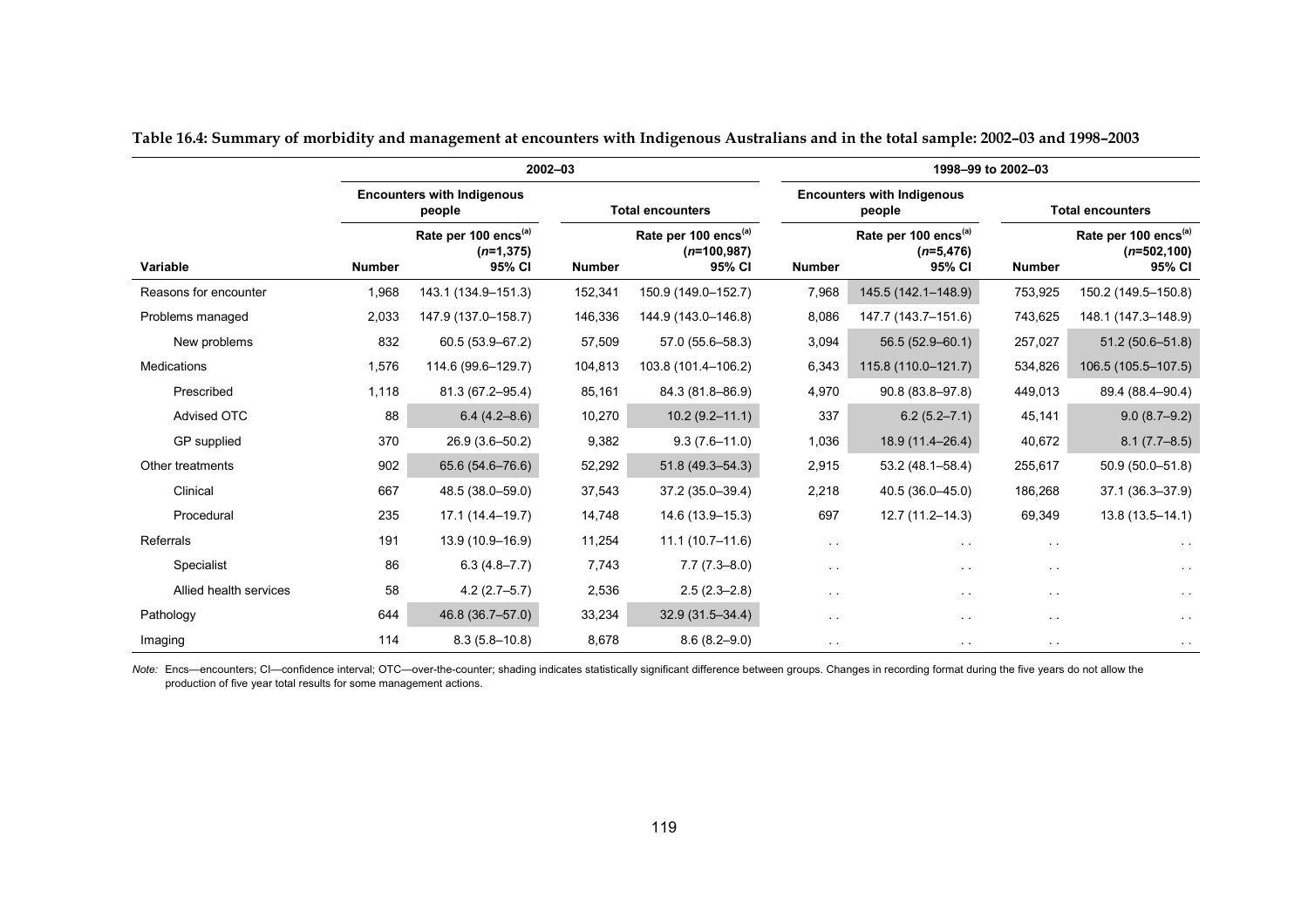|                            |               | 2002-03                                                    |               |                                                              |               |                                                            | 1998-99 to 2002-03 |                                                              |
|----------------------------|---------------|------------------------------------------------------------|---------------|--------------------------------------------------------------|---------------|------------------------------------------------------------|--------------------|--------------------------------------------------------------|
|                            |               | <b>Encounters with Indigenous</b><br>people                |               | <b>Total encounters</b>                                      |               | <b>Encounters with Indigenous</b><br>people                |                    | <b>Total encounters</b>                                      |
| Variable                   | <b>Number</b> | Rate per 100 encs <sup>(a)</sup><br>$(n=1, 375)$<br>95% CI | <b>Number</b> | Rate per 100 encs <sup>(a)</sup><br>$(n=100, 987)$<br>95% CI | <b>Number</b> | Rate per 100 encs <sup>(a)</sup><br>$(n=5, 476)$<br>95% CI | <b>Number</b>      | Rate per 100 encs <sup>(a)</sup><br>$(n=502, 100)$<br>95% CI |
| Respiratory                | 261           | 19.0 (15.4-21.6)                                           | 20,828        | 20.6 (20.0-21.3)                                             | 1,235         | 22.5 (21.0-24.1)                                           | 108,865            | 21.7 (21.4-21.9)                                             |
| Skin                       | 208           | 15.1 (13.3-16.9)                                           | 16,642        | 16.5 (16.0-17.0)                                             | 891           | 16.3 (14.8-17.8)                                           | 83,469             | 16.6 (16.4-16.8)                                             |
| Musculoskeletal            | 185           | $13.5(10.8 - 16.1)$                                        | 17,221        | $17.1(16.5 - 17.6)$                                          | 747           | 13.6 (12.5-14.8)                                           | 87,092             | $17.4(17.1 - 17.6)$                                          |
| Psychological              | 183           | 13.3 (10.2-16.4)                                           | 10,405        | $10.3(9.8 - 10.8)$                                           | 734           | 13.4 (11.9-14.9)                                           | 56,950             | $11.3(11.1 - 11.6)$                                          |
| Circulatory                | 193           | 14.0 (11.2-16.9)                                           | 16,142        | 16.0 (15.3-16.7)                                             | 712           | 13.0 (11.6-14.4)                                           | 83,461             | 16.6 (16.3-16.9)                                             |
| Endocrine and metabolic    | 210           | $15.3(12.1 - 18.5)$                                        | 10,717        | $10.6(10.2 - 11.0)$                                          | 712           | $13.0(11.6 - 14.4)$                                        | 49,906             | $9.9(9.8 - 10.1)$                                            |
| General and unspecified    | 180           | 13.1 (10.5-15.7)                                           | 15,909        | 15.8 (15.2-16.3)                                             | 704           | $12.9(11.7-14.0)$                                          | 75,522             | $15.0(14.8 - 15.3)$                                          |
| Digestive                  | 144           | $10.5(8.5 - 12.5)$                                         | 10,186        | $10.1(9.8 - 10.4)$                                           | 571           | $10.4(9.5 - 11.3)$                                         | 50,412             | $10.0(9.9 - 10.2)$                                           |
| Pregnancy, family planning | 87            | $6.3(4.3 - 8.3)$                                           | 4,203         | $4.2(3.8 - 4.5)$                                             | 359           | $6.6(5.7 - 7.5)$                                           | 21,757             | $4.3(4.2 - 4.5)$                                             |
| Ear                        | 79            | $5.8(4.3 - 7.2)$                                           | 4,035         | $4.0(3.8 - 4.2)$                                             | 325           | $5.9(5.2 - 6.6)$                                           | 21,611             | $4.3(4.2 - 4.4)$                                             |
| Female genital system      | 82            | $6.0(4.4 - 7.5)$                                           | 6,727         | $6.7(6.2 - 7.1)$                                             | 302           | $5.5(4.7-6.3)$                                             | 36,601             | $7.3(7.1 - 7.5)$                                             |
| Neurological               | 61            | $4.4(3.1 - 5.8)$                                           | 4,278         | $4.2(4.0 - 4.4)$                                             | 221           | $4.0(3.4 - 4.7)$                                           | 20,133             | $4.0(3.9 - 4.1)$                                             |
| Urology                    | 71            | $5.2(2.0 - 8.3)$                                           | 2,844         | $2.8(2.7-3.0)$                                               | 214           | $3.9(2.9 - 4.9)$                                           | 14,871             | $3.0(2.9 - 3.0)$                                             |
| Eye                        | 24            | $1.8(0.9 - 2.6)$                                           | 2,639         | $2.6(2.5 - 2.7)$                                             | 124           | $2.3(1.8 - 2.7)$                                           | 13,386             | $2.7(2.6 - 2.7)$                                             |
| Social problems            | 27            | $2.0(0.3 - 3.6)$                                           | 719           | $0.7(0.5 - 0.9)$                                             | 91            | $1.7(1.2 - 2.2)$                                           | 4,585              | $0.9(0.9-1.0)$                                               |
| Male genital system        | 17            | $1.2(0.5 - 2.0)$                                           | 1,458         | $1.4(1.3-1.6)$                                               | 84            | $1.5(1.2 - 1.9)$                                           | 6,974              | $1.4(1.3-1.4)$                                               |
| <b>Blood</b>               | 21            | $1.5(0.9 - 2.1)$                                           | 1,383         | $1.4(1.2 - 1.5)$                                             | 60            | $1.1(0.8-1.4)$                                             | 8,030              | $1.6(1.5-1.7)$                                               |
| <b>Total problems</b>      | 2,033         | 147.9 (137.0-158.7)                                        | 146,336       | 144.9 (143.0-146.8)                                          | 8,086         | 147.7 (143.7-151.6)                                        | 743,625            | 148.1 (147.3-148.9)                                          |

**Table 16.5: Distribution of problems managed at Indigenous encounters by ICPC–2 chapter for 2002–03 and 1998–2003, compared with the total sample**

(a) Figures do not total 100 as more than one problem can be managed at each encounter.

*Note:* Encs—encounters; CI—confidence interval; shading indicates statistically significant difference between groups.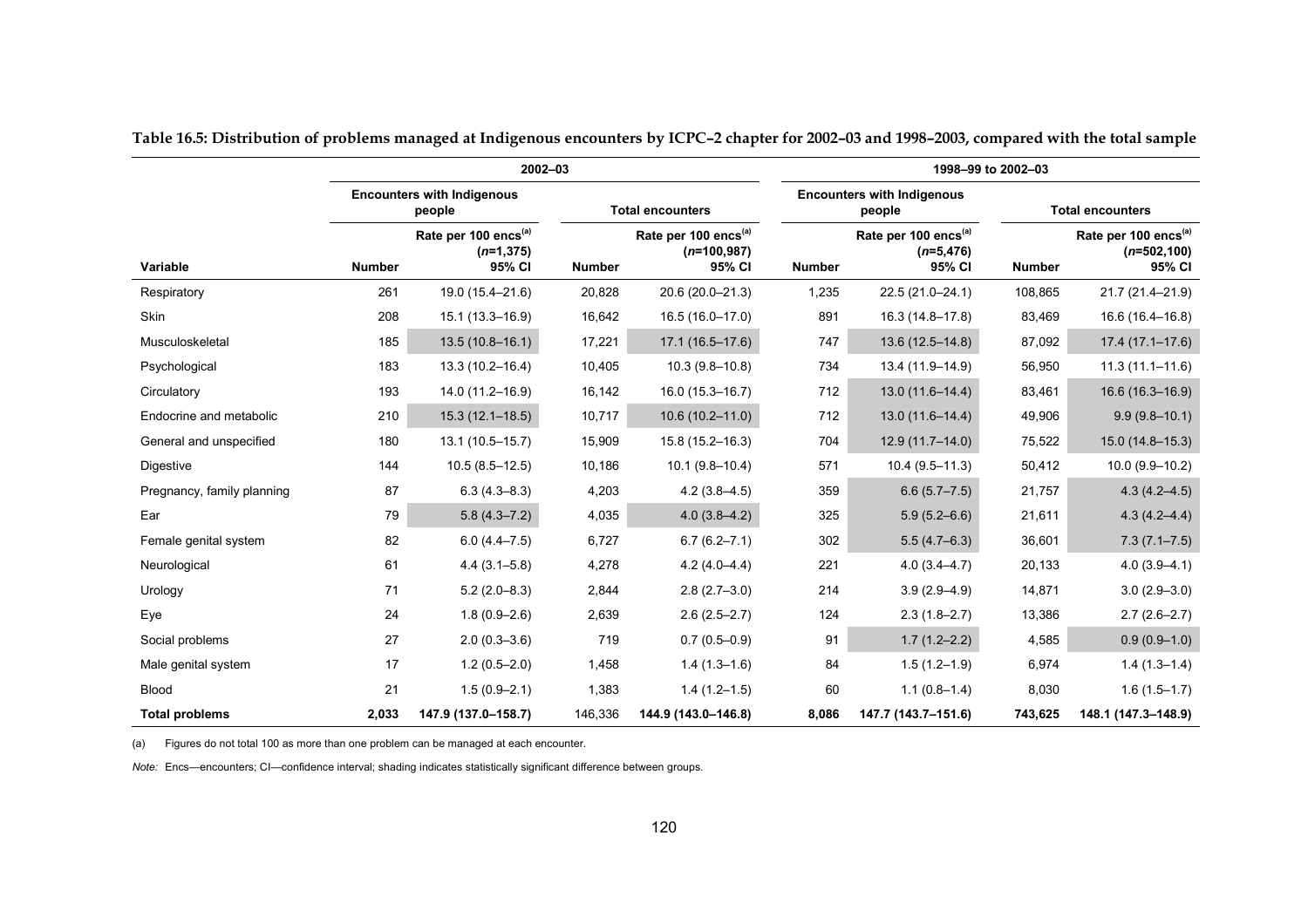|                                   |                                             | 2002-03                                                    |               |                                                             |               | 1998-99 to 2002-03                                         |                         |                                                              |  |  |
|-----------------------------------|---------------------------------------------|------------------------------------------------------------|---------------|-------------------------------------------------------------|---------------|------------------------------------------------------------|-------------------------|--------------------------------------------------------------|--|--|
|                                   | <b>Encounters with Indigenous</b><br>people |                                                            |               | <b>Total encounters</b>                                     |               | <b>Encounters with Indigenous</b><br>people                | <b>Total encounters</b> |                                                              |  |  |
| Variable                          | <b>Number</b>                               | Rate per 100 encs <sup>(a)</sup><br>$(n=1, 375)$<br>95% CI | <b>Number</b> | Rate per 100 encs <sup>(a)</sup><br>$(n=100,987)$<br>95% CI | <b>Number</b> | Rate per 100 encs <sup>(a)</sup><br>$(n=5, 476)$<br>95% CI | <b>Number</b>           | Rate per 100 encs <sup>(a)</sup><br>$(n=502, 100)$<br>95% CI |  |  |
| Diabetes, non-gestational*        | 126                                         | $9.2(6.8 - 11.5)$                                          | 2,936         | $4.6(4.2 - 5.1)$                                            | 389           | $7.1(6.0 - 8.2)$                                           | 14,019                  | $2.8(2.7-2.9)$                                               |  |  |
| Hypertension*                     | 111                                         | $8.1(5.6 - 10.5)$                                          | 8,935         | $8.9(8.4 - 9.3)$                                            | 368           | $6.7(5.7 - 7.7)$                                           | 44,315                  | $8.8(8.6 - 9.0)$                                             |  |  |
| Upper respiratory tract infection | 65                                          | $4.7(3.4 - 6.0)$                                           | 6,451         | $6.4(5.9 - 6.8)$                                            | 310           | $5.7(4.8 - 6.5)$                                           | 30,348                  | $6.0(5.9 - 6.2)$                                             |  |  |
| Asthma                            | 52                                          | $3.8(2.7 - 4.6)$                                           | 2,752         | $2.7(2.5 - 2.9)$                                            | 236           | $4.3(3.6 - 5.0)$                                           | 14,492                  | $2.9(2.8-3.0)$                                               |  |  |
| Acute bronchitis/bronchiolitis    | 52                                          | $3.8(2.6-4.9)$                                             | 2,599         | $2.6(2.3 - 2.8)$                                            | 210           | $3.8(3.2 - 4.5)$                                           | 13,853                  | $2.8(2.7-2.8)$                                               |  |  |
| Depression*                       | 50                                          | $3.6(2.7-4.6)$                                             | 3,560         | $3.5(3.3 - 3.8)$                                            | 185           | $3.4(2.9 - 3.9)$                                           | 19,008                  | $3.8(3.7 - 3.9)$                                             |  |  |
| Immunisation all*                 | 41                                          | $3.0(1.9-4.0)$                                             | 4,678         | $4.6(4.2 - 5.1)$                                            | 180           | $3.3(2.6 - 3.9)$                                           | 24,195                  | $4.8(4.6 - 5.0)$                                             |  |  |
| Acute otitis media/myringitis     | 38                                          | $2.8(1.5-4.0)$                                             | 1,314         | $1.3(1.1-1.5)$                                              | 167           | $3.1(2.5-3.6)$                                             | 7,126                   | $1.4(1.4-1.5)$                                               |  |  |
| Back complaint*                   | 35                                          | $2.6(1.6-3.5)$                                             | 2,624         | $2.6(2.3 - 2.8)$                                            | 120           | $2.2(1.7-2.6)$                                             | 13,234                  | $2.6(2.5 - 2.7)$                                             |  |  |
| Pre/postnatal check*              | 29                                          | $2.1(1.1-3.1)$                                             | 800           | $0.8(0.4 - 1.2)$                                            | 112           | $2.1(1.5-2.5)$                                             | 4,785                   | $1.0(0.9-1.0)$                                               |  |  |
| Anxiety                           | 15                                          | $1.1(0.4-1.8)$                                             | 1,562         | $1.6(1.4 - 1.7)$                                            | 103           | $1.9(1.4 - 2.3)$                                           | 8,737                   | $1.7(1.7-1.8)$                                               |  |  |
| Urinary tract infection*          | 28                                          | $2.0(1.2 - 2.9)$                                           | 1,686         | $1.7(1.6-1.8)$                                              | 102           | $1.9(1.5 - 2.3)$                                           | 8,515                   | $1.7(1.7-1.7)$                                               |  |  |
| Tonsillitis                       | 18                                          | $1.3(0.6 - 2.1)$                                           | 1,134         | $1.1(0.9-1.3)$                                              | 98            | $1.8(1.4 - 2.2)$                                           | 5,921                   | $1.2(1.1-1.2)$                                               |  |  |
| Sprain/strain*                    | 28                                          | $2.0(1.1 - 3.0)$                                           | 1,702         | $1.7(1.5-1.9)$                                              | 91            | $1.7(1.3 - 2.1)$                                           | 8,875                   | $1.8(1.7-1.8)$                                               |  |  |
| Pregnancy*                        | 20                                          | $1.5(0.7-2.2)$                                             | 855           | $0.9(0.6-1.1)$                                              | 89            | $1.6(1.2 - 2.0)$                                           | 4,218                   | $0.8(0.8-0.9)$                                               |  |  |
| General check-up*                 | 23                                          | $1.7(0.7-2.6)$                                             | 1,952         | $1.9(1.7-2.1)$                                              | 88            | $1.6(1.2 - 2.1)$                                           | 9,431                   | $1.9(1.8-1.9)$                                               |  |  |
| Boil/carbuncle                    | 21                                          | $1.5(0.9 - 2.2)$                                           | 532           | $0.5(0.5-0.6)$                                              | 84            | $1.5(1.1 - 2.0)$                                           | 2,410                   | $0.5(0.5-0.5)$                                               |  |  |
| Subtotal (n, % of total problems) | 752                                         | 37.0                                                       | 46,072        | 27.4                                                        | 2,932         | 36.2                                                       | 233,482                 | 31.4                                                         |  |  |
| <b>Total problems</b>             | 2,033                                       | 147.9 (137.0-158.7)                                        | 146,336       | 144.9 (143.0-146.8)                                         | 8,086         | 147.7 (143.7-151.6)                                        | 743,625                 | 148.1 (147.3-148.9)                                          |  |  |

**Table 16.6: Most frequent individual problems managed (in decreasing order of frequency for all Indigenous encounters: 1998–2003)**

(a) Figures do not total 100 as more than one problem can be managed at each encounter. \* Includes multiple ICPC–2 or ICPC–2 PLUS codes (see Appendix 3)

Note: Encs—encounters; CI—confidence interval; shading indicates statistically significant difference between groups. The table includes only morbidities that arose at a rate of 1.5 per 100 encounters or more in the five y data 1998–2003.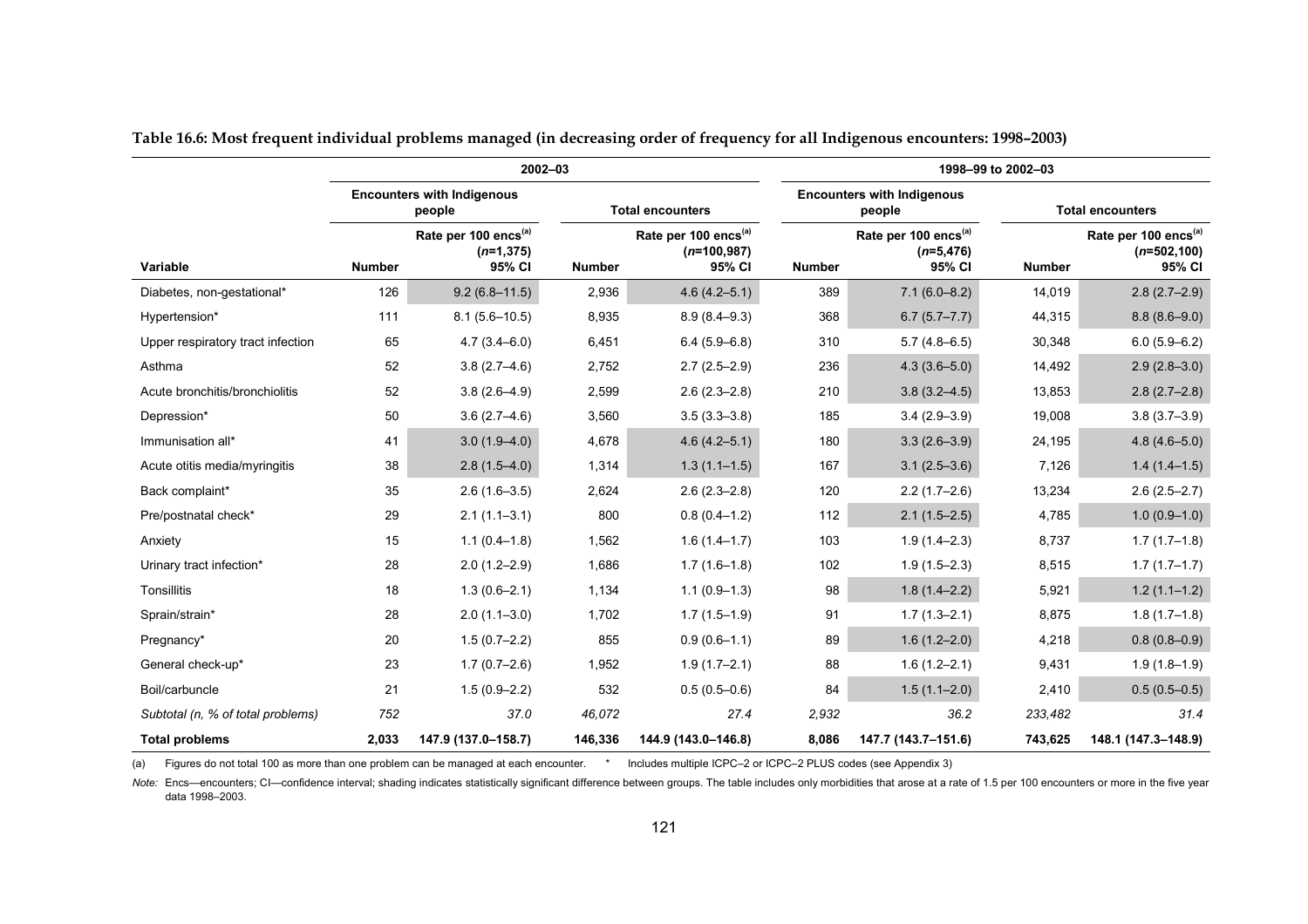### **16.8 Patient risk factors**

The methods used to collect data pertaining to patient BMI, smoking status and alcohol consumption for subsamples of patients have been reported in Chapter 15. Because of the relatively small size of the subsamples for risk factors of Aboriginal or Torres Strait Island people, this section again utilises the data for all five years of the BEACH program. In 1998– 99 and 1999–00, the question asked of patients about their current smoking status was on a different subsample of forms from those asking about alcohol consumption and body mass index. The sizes of the subsamples for both Indigenous Australians, and for all respondents therefore vary according to the risk factor measured.

### **Body mass index of Indigenous Australians**

BMI was calculated for 159,667 patients aged 18 years and over. Of these, 1,480 patients identified themselves as Aboriginal people or Torres Strait Islanders.

Overall, 31.8% of these Indigenous Australians were classed as obese and a further 30.6% as overweight. Those defined as underweight accounted for 6.7% of the total, and the remaining 31.0% were in the normal range. Almost two-thirds of the respondents of both sexes were classed as obese or overweight with females being significantly more likely to be obese than males. A significantly larger proportion of the Indigenous patient sample were classed as obese (31.8%) than total respondents (20.0%), but the Indigenous Australians were less likely to be classed as overweight (30.6%) than the total sample (33.5%). A significantly lower proportion were of normal BMI than in the total sample (Table 16.7).

In total, about 62% of the Indigenous respondents were overweight or obese compared with 53.5% of all respondents (Table 16.7). Indigenous Australians aged between 45 and 64 years had the highest prevalence of obesity/overweight at 73.2% and two-thirds of those aged 25- 44 years and 65–74 years fell into this category. When compared with the total sample over the five years, the higher obesity/overweight rates in Indigenous Australians were particularly apparent in those aged 18–64 years, there being no difference in age-specific rates of the two samples in older age groups (Figure 16.8).

|             |                                                           |               | All respondents |                                    |  |             |                      |  |             |                        |  |  |
|-------------|-----------------------------------------------------------|---------------|-----------------|------------------------------------|--|-------------|----------------------|--|-------------|------------------------|--|--|
|             | Male <sup>(a)</sup><br>$(n=551)$<br>Per<br>95% CI<br>cent |               |                 | Female <sup>(a)</sup><br>$(n=907)$ |  |             | Total<br>$(n=1,480)$ |  |             | Total<br>$(n=159,667)$ |  |  |
| <b>BMI</b>  |                                                           |               | Per<br>cent     | 95% CI                             |  | Per<br>cent | 95% CI               |  | Per<br>cent | 95% CI                 |  |  |
| Obese       | 26.5                                                      | $22.6 - 30.4$ | 34.4            | $30.9 - 37.9$                      |  | 31.8        | $29.0 - 34.5$        |  | 20.0        | $19.8 - 20.3$          |  |  |
| Overweight  | 34.5                                                      | $30.2 - 38.7$ | 28.2            | $25.2 - 31.2$                      |  | 30.6        | $28.1 - 33.1$        |  | 33.5        | $33.2 - 22.8$          |  |  |
| Normal      | 34.5                                                      | $30.4 - 38.6$ | 29.2            | $26.0 - 32.5$                      |  | 31.0        | $28.4 - 33.5$        |  | 38.4        | $38.1 - 38.8$          |  |  |
| Underweight | 4.5                                                       | $2.8 - 6.3$   | 8.2             | $6.1 - 10.2$                       |  | 6.7         | $5.3 - 8.1$          |  | 8.1         | $7.9 - 8.3$            |  |  |

**Table 16.7: Patient body mass index of Indigenous adult respondents (aged 18+ years) and the total subsample**

(a) Missing data removed—patient sex was not recorded for 22 respondents.

*Note:* BMI—body mass index; CI—confidence interval.; shading indicates statistically significant difference between groups.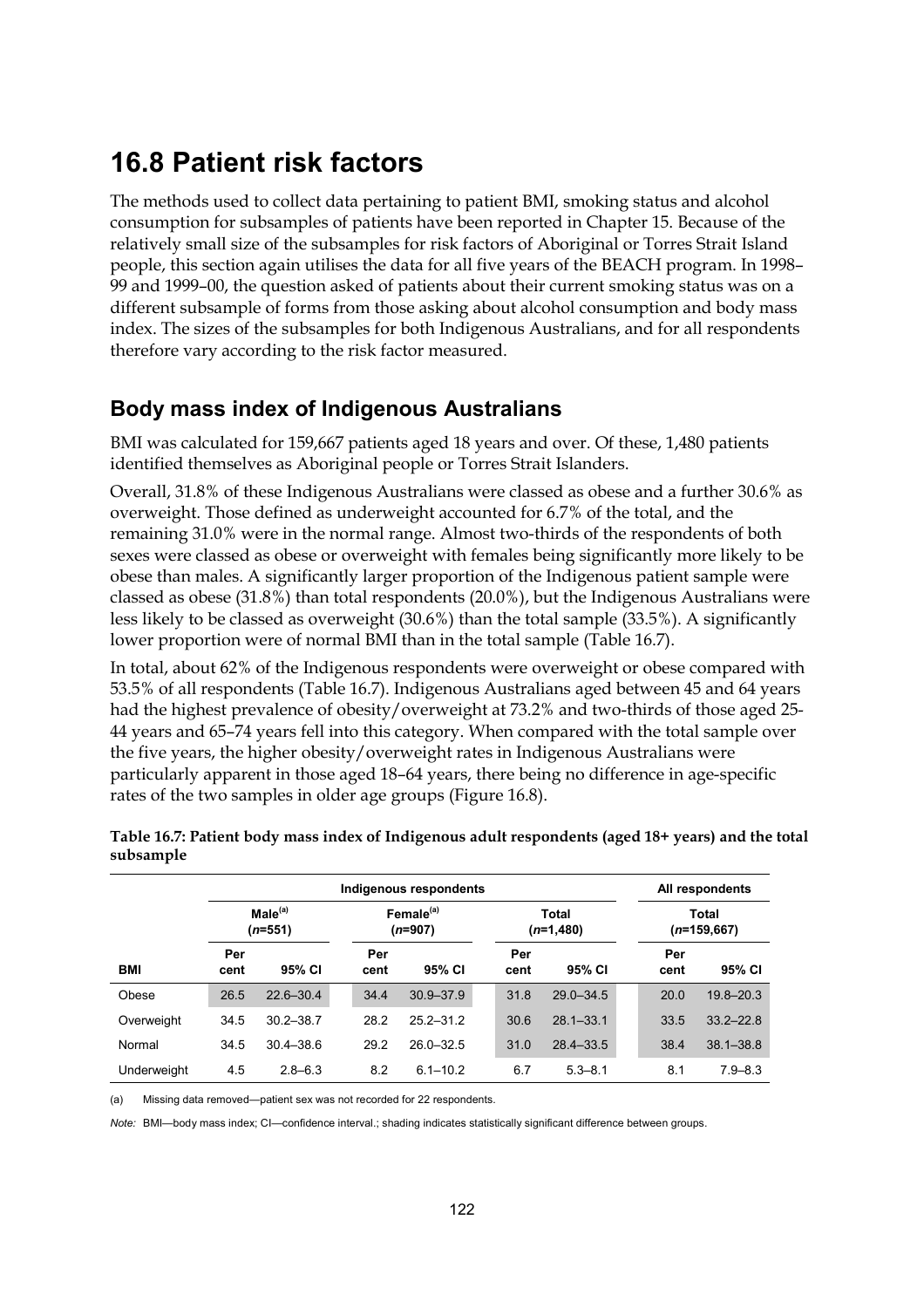

*Note:* Missing data removed—age was missing for 82 Indigenous Australians and for 7,684 patients in the total subsample

### **Smoking**

The smoking status of 159,489 patients aged 18 years and over was recorded and 1,454 of these were identified as Indigenous Australians.

Almost half (45.2%) of the Indigenous respondents reported they were daily smokers and a further 8.5% were occasional smokers. The prevalence of daily smoking was 2.5 times higher than in the total sample surveyed over the five years of BEACH (18.6%). Further, a significantly greater proportion of Indigenous respondents reported smoking occasionally (8.5%) than in the total sample (4.7%).

A significantly larger proportion of Indigenous women than men had never smoked (29.9% and 18.8% respectively). However, although there was an indication of higher daily smoking prevalence among Indigenous male respondents, this did not reach statistical significance (Table 16.8).

**Table 16.8: Smoking status of Indigenous adult respondents (aged 18+ years) and the total subsample**

|                          | Indigenous respondents           |               |                                    |               |      |                              |               |  |                         |               |  |
|--------------------------|----------------------------------|---------------|------------------------------------|---------------|------|------------------------------|---------------|--|-------------------------|---------------|--|
|                          | Male <sup>(a)</sup><br>$(n=537)$ |               | Female <sup>(a)</sup><br>$(n=897)$ |               |      | <b>Total</b><br>$(n=1, 454)$ |               |  | Total<br>$(n=159, 489)$ |               |  |
| <b>Smoking</b><br>status | Per<br>cent                      | 95% CI        | Per<br>cent                        | 95% CI        | cent | Per                          | 95% CI        |  | Per<br>cent             | 95% CI        |  |
| Daily                    | 49.4                             | 44.5-54.2     | 42.7                               | $38.8 - 46.6$ | 45.2 |                              | $42.0 - 48.4$ |  | 18.6                    | $18.3 - 18.9$ |  |
| Occasional               | 8.0                              | $44 - 116$    | 8.8                                | $65 - 111$    |      | 8.5                          | $6.3 - 10.6$  |  | 4.7                     | $4.5 - 4.8$   |  |
| Previous                 | 23.8                             | $20.0 - 22.3$ | 18.6                               | $160 - 213$   | 20.7 |                              | $18.5 - 22.9$ |  | 27.3                    | $26.9 - 27.6$ |  |
| Never                    | 18.8                             | $15.4 - 22.3$ | 29.9                               | $26.6 - 38.2$ | 25.7 |                              | $23.1 - 28.2$ |  | 49.5                    | 49.0-49.9     |  |

(a) Missing data removed—patient sex was unknown for 20 Indigenous respondents.

*Note:* CI—confidence interval; shading indicates statistically significant difference between groups.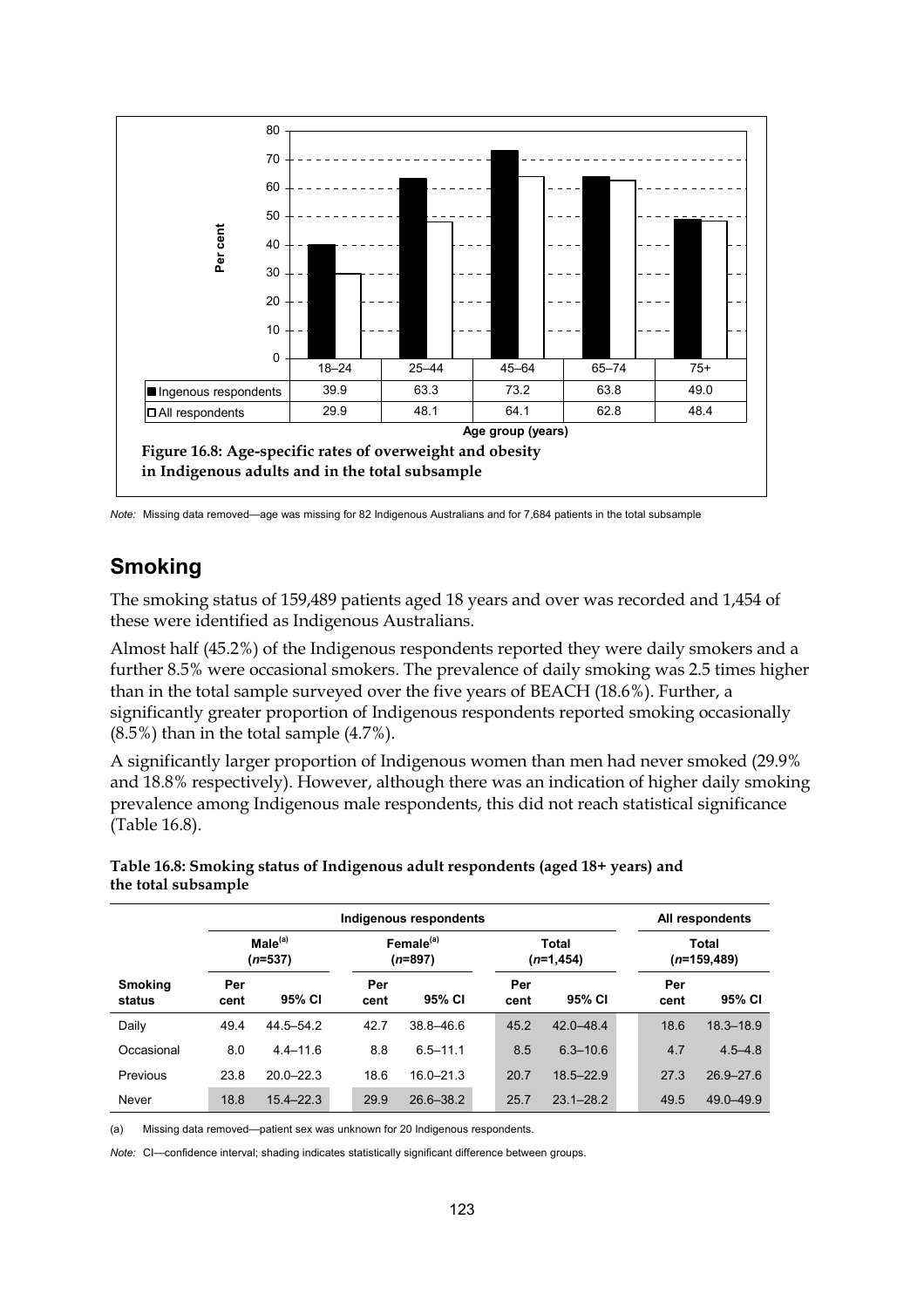More than half (57.1%) the Indigenous respondents in the 18–24 age group reported smoking daily and the proportion was almost as high in the 25–44 age group (52.2%). These rates were about double those from the total subsample who responded to the smoking questions. The age-specific rate of daily smoking in the Indigenous sample was less than 10% in patients aged 75 years or more but this was still about double that of the total sample (Figure 16.9).



*Note:* Missing data removed—age was missing for 71 Indigenous respondents and 7,888 patients in the total subsample.

### **Alcohol consumption**

Responses to the questions on alcohol consumption were recorded for 157,380 adult patients (18+ years), of which 1,436 identified themselves as Indigenous Australians. Overall, 60.2% of Indigenous respondents reported drinking alcohol, and 63.1% of these (38.0% of respondents) reported drinking at 'at-risk' levels. The proportion of 'at-risk' drinkers was significantly higher among males (45.6%, 67.5% of those who consumed any alcohol) than female patients (33.4%, 59.8% of those who drank at all). About one in five respondents (both male and female) reported drinking alcohol at responsible levels and two in five were non-drinkers (Table 16.9).

| Table 16.9: Alcohol consumption among adult Indigenous respondents (18+ years) and the total |  |
|----------------------------------------------------------------------------------------------|--|
| subsample                                                                                    |  |

| Indigenous respondents        |                   |               |  |                     |               |  |                       |               |  | All respondents               |               |  |
|-------------------------------|-------------------|---------------|--|---------------------|---------------|--|-----------------------|---------------|--|-------------------------------|---------------|--|
|                               | Male<br>$(n=537)$ |               |  | Female<br>$(n=899)$ |               |  | Total<br>$(n=1, 436)$ |               |  | Total<br>( <i>n</i> =157,380) |               |  |
| <b>Alcohol</b><br>consumption | Per<br>cent       | 95% CI        |  | Per<br>cent         | 95% CI        |  | Per<br>cent           | 95% CI        |  | Per<br>cent                   | 95% CI        |  |
| 'At-risk' drinker             | 45.6              | $40.8 - 50.5$ |  | 33.4                | $30.0 - 36.8$ |  | 38.0                  | $34.9 - 41.1$ |  | 25.0                          | $24.6 - 25.4$ |  |
| Responsible<br>drinker        | 22.0              | $18.1 - 25.8$ |  | 22.4                | $19.0 - 25.7$ |  | 22.2                  | $19.4 - 24.5$ |  | 43.9                          | $43.4 - 44.3$ |  |
| Non-drinker                   | 32.4              | $28.2 - 36.7$ |  | 44.3                | $40.1 - 48.4$ |  | 39.8                  | $36.6 - 43.1$ |  | 31.2                          | $30.7 - 31.6$ |  |

*Note:* CI—confidence interval; shading indicates statistically significant difference between groups.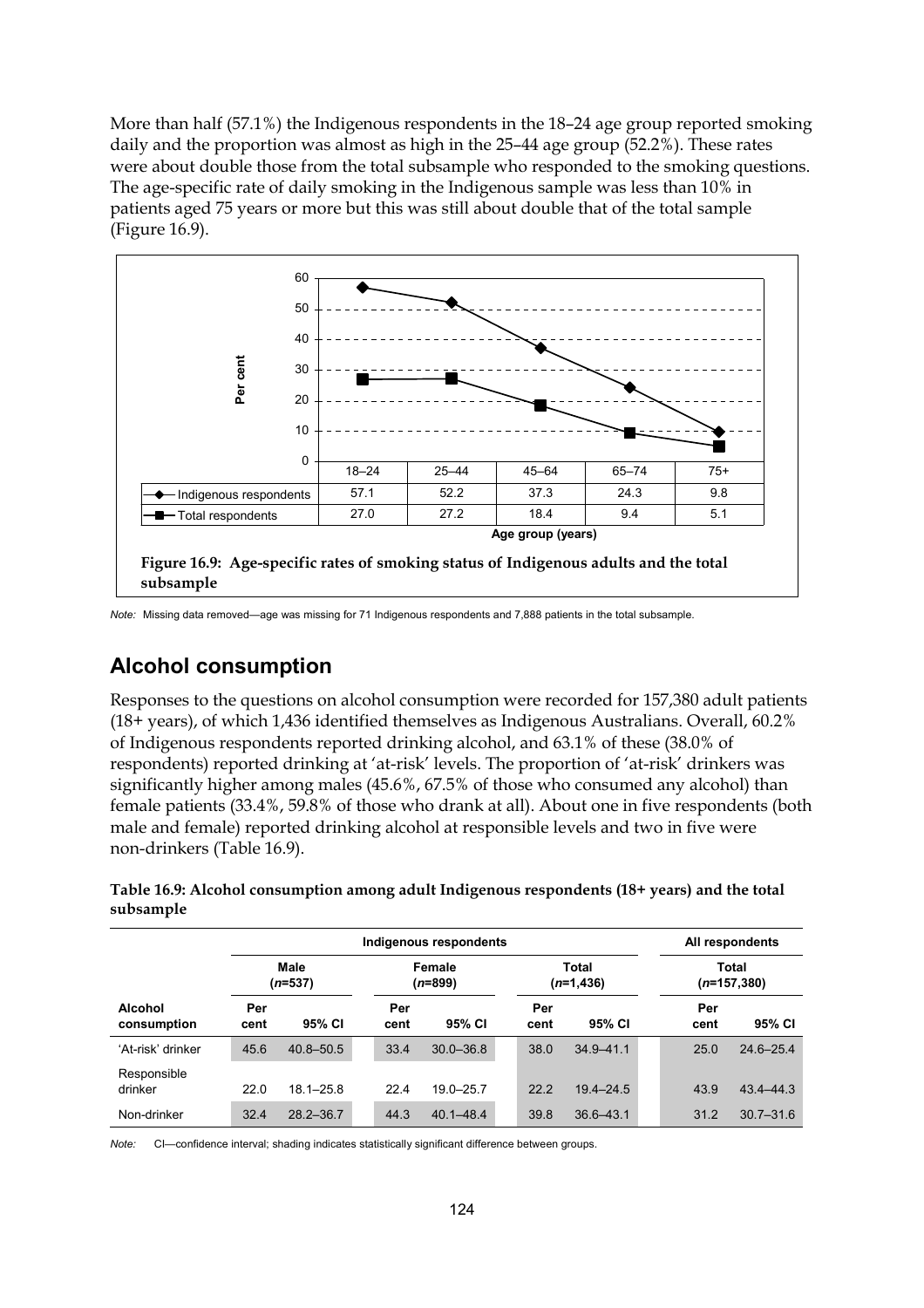'At-risk' drinking was most commonly reported by Indigenous Australians aged 25–44 years (47.9%), a considerably higher proportion than in the total subsample (29.0%). Prevalence of 'at-risk' drinking in the youger adults aged 18–24 years (40.4%) was only marginally higher than in the total subsample (36.4%). 'At-risk' drinking levels in older Indignous patients decreased dramatically, to sit at lower levels than in the wider population (Figure 16.10).



#### **Risk factor profile**

Data about all three risk factors were available for 92,343 patients encountered in general practice between 2000 and 2003, and 867 of these respondents were Indigenous Australians. These data allow a comparison of the multiple nature of risk factors in the Indigenous subsample and in the total sample. As shown in Table 16.11 only 12.0% of the Indigenous respondents reported none of the three risk factors, a significantly lower proportion than in the total sample (28.4%). Two of the three measured risk factors were present in ovemore than one-third (35.6%) of the Indigenous Australians, a significantly greater proportion than in the total subsample (19.6%). All three risk factors were three times more likely to be present among the Indigenous respondents (10.8%) than in the total subsample (3.6%) (Table 16.10).

|                        | Indigenous respondents      |               | All respondents |                                |               |  |
|------------------------|-----------------------------|---------------|-----------------|--------------------------------|---------------|--|
| Number of risk factors | Per cent<br>$(n=867)^{(a)}$ | 95% CI        |                 | Per cent<br>$(n=92,343)^{(a)}$ | 95% CI        |  |
| None                   | 12.0                        | $9.7 - 14.3$  |                 | 28.4                           | $27.9 - 28.9$ |  |
| One                    | 41.5                        | $37.8 - 45.2$ |                 | 48.4                           | 48.0-48.8     |  |
| Two                    | 35.6                        | $32.2 - 39.1$ |                 | 19.5                           | $19.2 - 19.9$ |  |
| Three                  | 10.8                        | $8.6 - 13.1$  |                 | 3.6                            | $3.4 - 3.8$   |  |

**Table 16.10: Risk factor profile of Indigenous adult respondents and the total subsample**

(a) Missing data removed. Data for at least one risk factor data was missing for 109 of 976 Indigenous respondents who were asked all three questions, and for 7,914 of the 100,257 patients in the total sample who were asked all three questions.

*Note:* CI—confidence interval; shading indicates statistically significant difference between groups.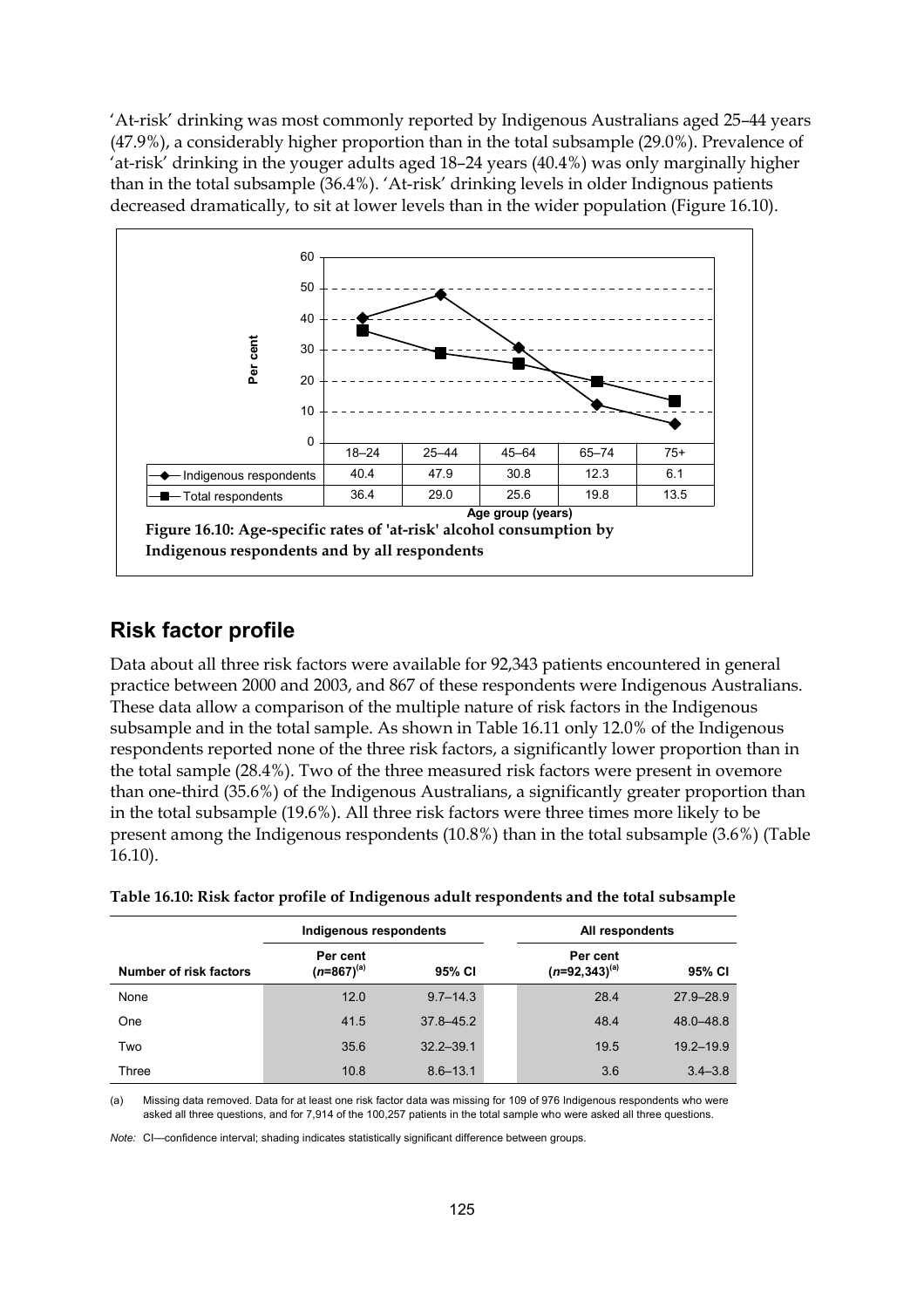## **16.9 Discussion**

The proportion of total encounters over the 1998–2003 period that were identified as being with Indigenous Australians (1.1%) was low, relative to the proportion of Indigenous Australians in the total population (2.4% at 30 June 1999).<sup>44</sup> We do not know the extent to which GPs regularly ask the questions about Indigenous status and the manner in which they ask it; nor do we know the extent to which Indigenous Australians, when asked the question, are willing to identify themselves as such in this environment. In early 2003, we conducted a SAND study which investigated the cultural background of patients attending general practice, among a subsample of 8,943 patients attending 294 GPs. One question, asking patients if they identified themselves as an Aboriginal person and/or as a Torres Strait Islander was included in a series of broader questions regarding cultural background and languages spoken. This substudy suggested that 2.4% (95% CI: 1.3–3.4) of the respondents identified as Indigenous Australians, more than double the proportion estimated in the encounter data reported here.45 The results of this SAND study suggest that the structured question may be more successful in identifying Aboriginal and Torres Strait Islander respondents in general practice than the unstructured tick box. However further research is needed before any firm conclusions can be drawn.

In Section 16.1 we discussed the extent to which some encounters with Indigenous Australians recorded in the BEACH program are likely to have been conducted in an ACCHS. We estimated that some 37 GPs could have been working in such an environment and removed them from our extrapolation to the total estimated number of encounters with Indigenous Australians that would be conducted in non-ACCHS private general practice. However, it is notable that the proportion of total encounters that were claimable through Medicare was the same for encounters with Indigenous Australians as in the total sample (see Section 16.4), so the encounters likely to have occurred in an ACCHS still fall under the Medicare arrangements. They seem not to include GPs working in ACCHSs that are funded under other Commonwealth arrangements, since such GPs would not be claiming from Medicare and would not be in the sample frame from which the BEACH samples are drawn.

One could therefore combine the total extrapolated figure (1.1 million per year) with any data available from non-Medicare-claiming ACCHSs to provide a more reliable indication of the total number of encounters conducted in general practice (both private and ACCHS) with Indigenous Australians.

In spite of the fact that the encounters reported here are clearly an under-representation of the total GP encounters with Indigenous Australians, the reliability of the results surrounding the problems managed is supported by other evidence.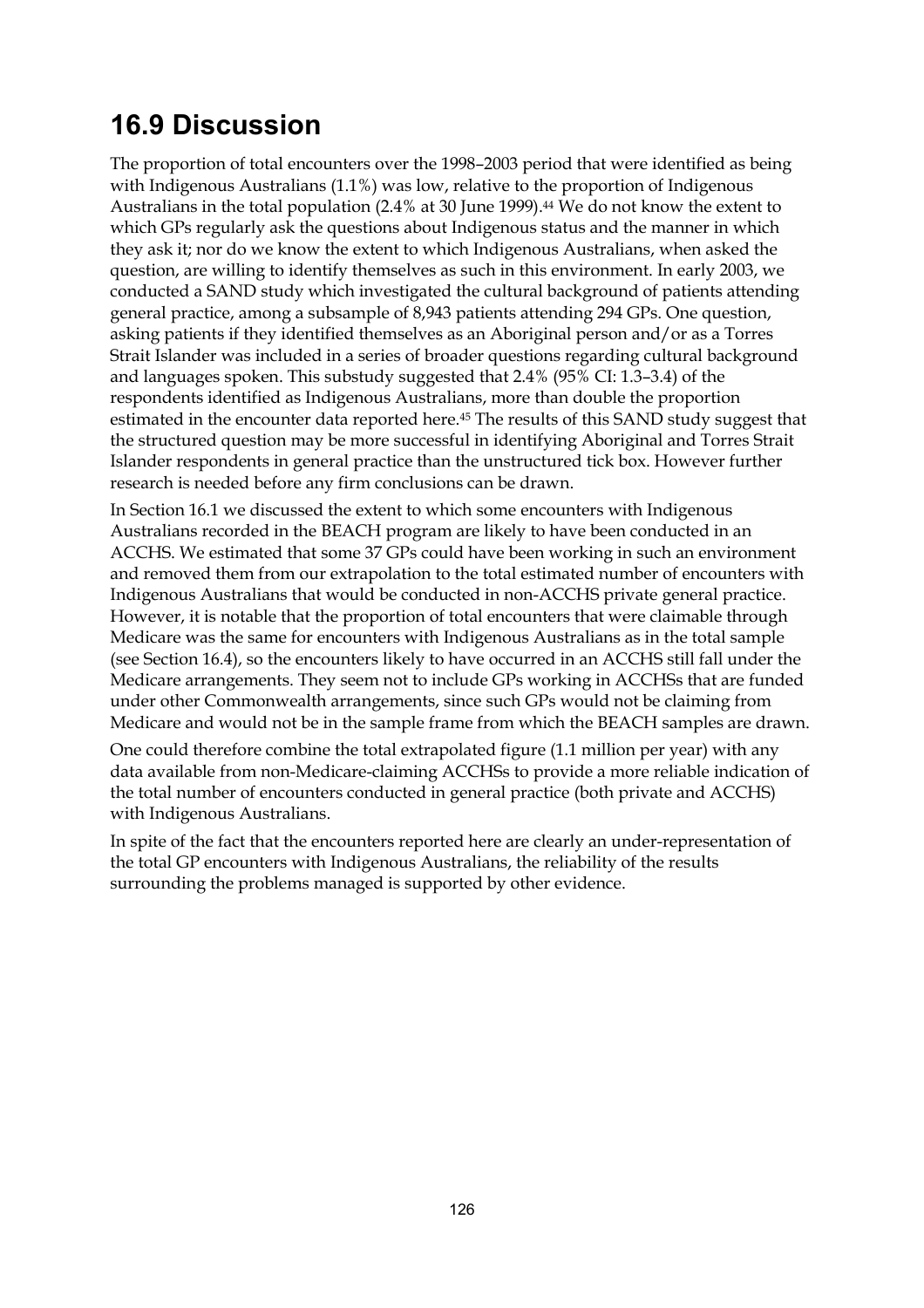### **Characteristics of the patients at encounter**

The relatively small proportion of these encounters that were with people of Torres Strait Islander origin (9.0%) or as both Aboriginal and Torres Strait Islander origin (2.7%) reflected the distribution within the Indigenous population, where the comparable proportions are 6% and 4% respectively.43

The relatively small proportion of encounters with older Indigenous people (7.4% over 65 years) clearly reflects their shorter life expectancy, which leads to a generally younger age distribution with a lesser proportion of older people than for the total population. In fact, the age-specific rates of encounters by age group reflected well the overall age distribution of the Indigenous population.43

The distribution of the encounters across states was a relatively good reflection of the geographic distribution of the Indigenous population as a whole, 29% of whom reside in New South Wales, 27% in Queensland, 14% in Western Australia and 12% in the Northern Territory. The distribution of the encounters across rural and metropolitan areas also reflected the population distribution, 30% of encounters and 30% of the population being in metropolitan areas and 20% of the encounters (compared with 25% of the population) being in remote or very remote areas.43

### **Problems and management**

Endocrine and metabolic problems were managed significantly more often at encounters with Indigenous Australians than at all encounters. This was almost entirely explained by the very high management rate of diabetes, which was the most frequently managed problem at Indigenous encounters, at a rate that was 2.5 times the rate for all encounters. This probably reflects its high self-reported prevalence in this community (11%, agestandardised, compared with 3% in the non-Indigenous population)<sup>43</sup> and suggests that GPs are playing an important role in its management for Indigenous Australians. Although hypertension has consistently been the most frequently managed problem at all BEACH encounters, it rated second place at encounters with Indigenous Australians.

The high management rate of asthma may well reflect its prevalence in the Indigenous population (17% compared with 12% in non-Indigenous people)43 and together with the relatively high management rate of acute bronchitis may be associated with the high proportion of daily smokers in this population.

Management rates of ear problems were significantly higher at encounters with Indigenous Australians than at all encounters but this was wholly explained by the relatively high management rate of otitis media.

The significantly lower management rates of circulatory problems and female genital problems are of some concern in light of the known prevalence of circulatory disease in the Indigenous population<sup>43</sup> and the need for regular Pap smears in women.

The relative rate of immunisations and vaccinations was significantly lower at Indigenous encounters. This was surprising considering that special government funded vaccination programs for the influenza vaccine are available to Indigenous Australians at a lower age than for other Australians and a greater proportion of encounters with Indigenous patients are with young children who should be receiving their childhood immunisations.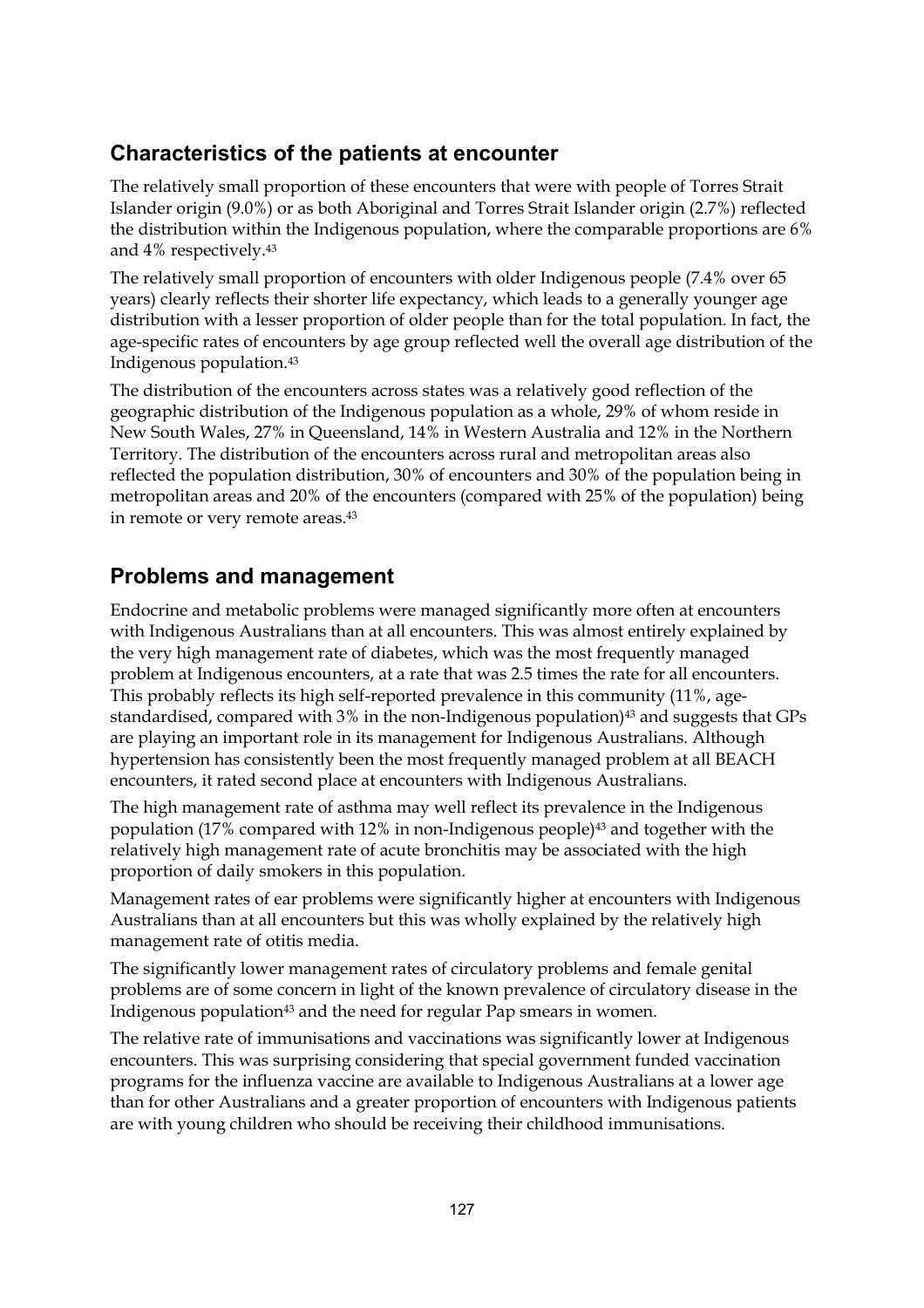It is possible that such preventive care is being accessed through services other than private general practice.

The GPs managed issues related to pregnancy and family planning far more often at encounters with Indigenous Australians than at all encounters, particularly pre/postnatal care. This may explain the very high proportion of encounters with Indigenous people in the 25-44 age group, when compared with the total sample.

Otitis media, tonsillitis, acute bronchitis and boil/carbuncle were infections often managed at Indigenous patient encounters, all at significantly higher rates than average. Together, these four infectious diseases were managed more often than diabetes, at a rate of more than 9 per 100 encounters. This may reflect the poor socioeconomic situation of many Indigenous Australians.

The results pertaining to pharmacological management demonstrated that encounters with Indigenous Australians resulted in far higher relative rates of direct supply of medications to the patient by the GPs, almost three times higher than encounters with non-Indigenous people. This may well reflect the introduction of the 'Section 100 Scheme' for Aboriginal health services in remote areas, which allows the service to receive medications that are on the PBS in bulk from the community pharmacy and supply these direct to the patient.46 This gives further support to the hypothesis that some of the GPs in the sample were recording in an ACCHS environment.

#### **Risk factors**

The substudy investigating BMI showed that Indigenous Australians were more likely to be overweight and obese (62.4%) than was the total sample (53.5%). These results align well with those from the National Health Survey (NHS) which found that 61% of Indigenous Australians were classified as overweight or obese (based on self-reported weight and height) compared with non-Indigenous Australians (48%).<sup>47</sup> Both studies found that males and females were more likely to be classified as obese than their comparison groups.

We found that 45.2% of the Indigenous respondents in the SAND subsample study were current daily smokers compared with 18.6% of the total subsample. These estimates are a little lower than those made from the NHS after age standardisation (51% and 24% respectively)47 but parallel the findings of the 2001 National Drug Strategy Household Survey (NDSHS), of 45% of adult (14+) Indigenous people and 19% of non-Indigenous people being daily smokers.43 It must be remembered however, that both the NHS and NDSHS are population based studies, while BEACH samples the patient at the GP encounter, so that frequent attenders have more chance of being included than infrequent attenders, and non-attenders are not in the sample at all.

The comparability of findings from BEACH and the NHS does not extend to those for alcohol consumption. The 2001 NHS found that Indigenous adults were less likely (42%) than non-Indigenous adults (62%) to have consumed alcohol in the week prior to interview. In the BEACH study a far greater proportion of Indigenous respondents reported drinking alcohol (60.2%), though this was still a lower proportion than in the total sample (68.9%).

More importantly, however, we found far higher rates of 'at-risk' alcohol consumption among the Indigenous patients (38%) than among the total sample (25.0%). Viewed in terms of the porportion who do consume some alcohol, 67.5% of Indigenous people who drink were drinking levels defined as 'at risk', compared with 58.9% of the drinkers in the total sample. The comparable figures from the 2001 NHS for 'at-risk' drinkers are 12% of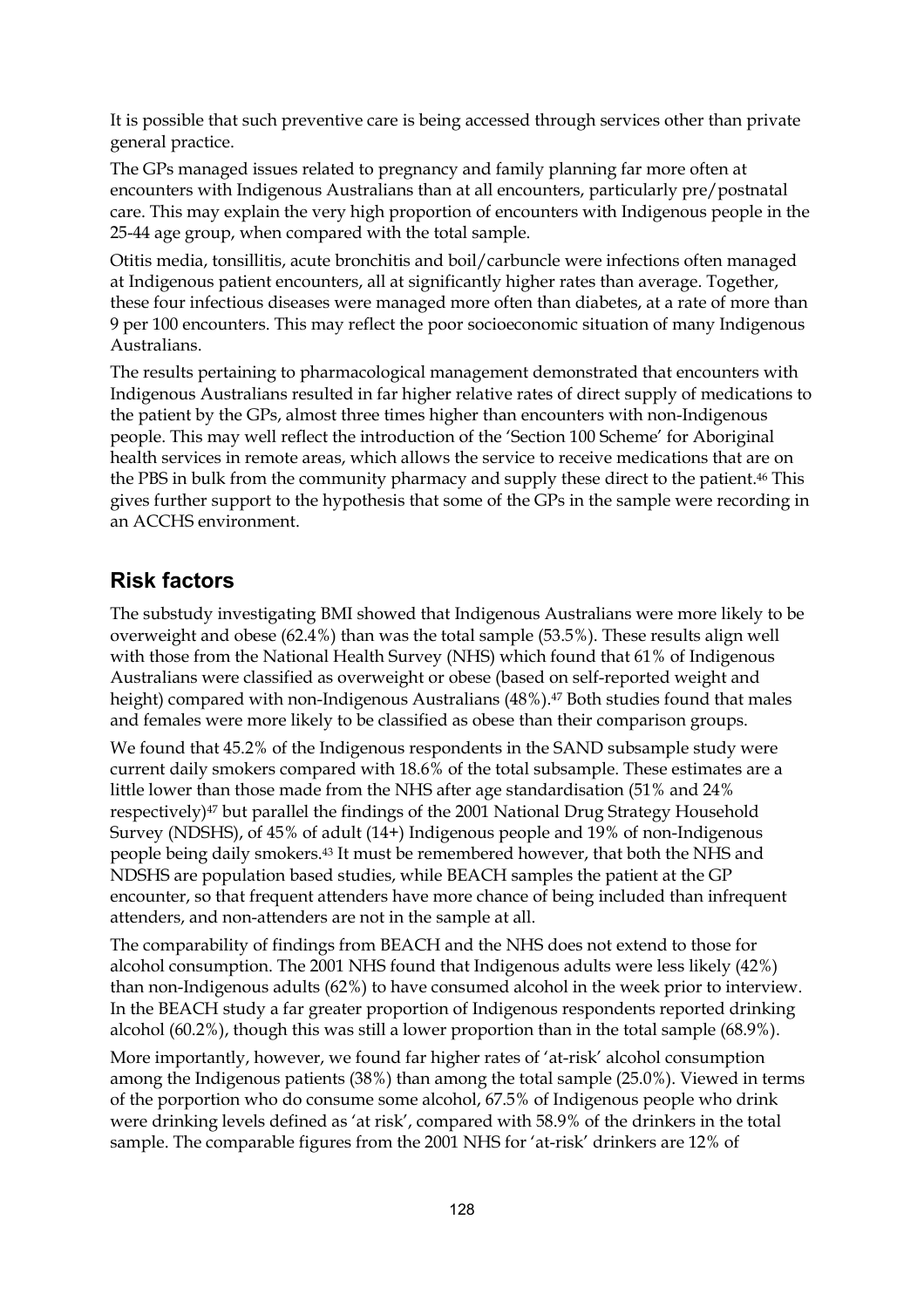Indigenous Australians (29% of those who drink) and 11% for non-Indigenous Australians  $(17\% \text{ of those who drink})$ .<sup>43</sup> The age groups included in the studies were identical  $(18 +$ years) and both used the National Health and Medical Research Council (NHMRC) guidelines to define 'at-risk' drinking levels. However the calculation of 'at-risk' in the NHS is based on a single reference week and may not therefore include counts of 'binge drinking' where high levels of alcohol are consumed less often than weekly.

Further analysis of the BEACH data for all patients who had been classified as 'at-risk' consumers of alcohol showed that a considerable proportion of these patients reported drinking alcohol weekly or less often. Since their consumption still led them to be classified as 'at-risk', this would suggest they may ' binge drink'. The proportion was far higher in the Indigenous subsample (46.6%) than in the total sample (22.0%). However, if we remove this group of patients from our estimates of the prevalence of 'at-risk' drinking, the results remain far higher than those of the NHS, at 20.3% of Indigenous Australians and 19.5% of the total patient sample. It is possible that the difference lies in our reliance on reports of 'usual' behaviour whereas the NHS relies on information about the current week.

The risk factor profile suggested that multiple risk factors were more common among the Indigenous Australians (almost half having more than one) than in the total patient subsample, 24.1% of whom had more than one of the three measured risk factors.

## **16.10 Conclusion**

This comparative summary of the characteristics of Indigenous Australians who visited GPs participating in BEACH over a five year period provides an indication of the health services provided to the Indigenous population by GPs. The distribution of the Indigenous patients by state broadly reflects the state distribution of the estimated Indigenous resident population. Further, the proportion living in capital cities parallels the estimated proportion of the Indigenous population living in major cities. However, the proportion of Indigenous people in the BEACH program who reside in remote and very remote areas appears to be somewhat under-representative of the proportion of the Indigenous population who live in such areas. This suggests a greater reliance by the Indigenous people on other services, such as ACCHS, in more remote locations.43

The data demonstrate large differences in the relative rates of management of some problems when compared with those at all GP encounters, particularly diabetes, asthma and some infectious conditions. It also demonstrates high levels of measured risk factors in the Indigenous patient population when compared with all patients. In particular, the relatively high prevalence of 'at-risk' alcohol consumption among the Indigenous respondents, particularly in light of the irregular consumption by nearly half the drinkers, should raise concern. Almost half the Indigenous respondents in this study carried two or more risk factors out of the three measured—BMI, smoking and alcohol consumption. In light of the relatively high rates of management of diabetes and asthma, together with usual management levels of hypertension, this pattern of behaviour should raise concern.

The extent to which these services were provided in ACCHS can only be roughly estimated from the current data. However, the results suggest that private general practice has an important role to play in the care of the Indigenous population. In any assessment of the healthcare of the Indigenous population, these services must be considered.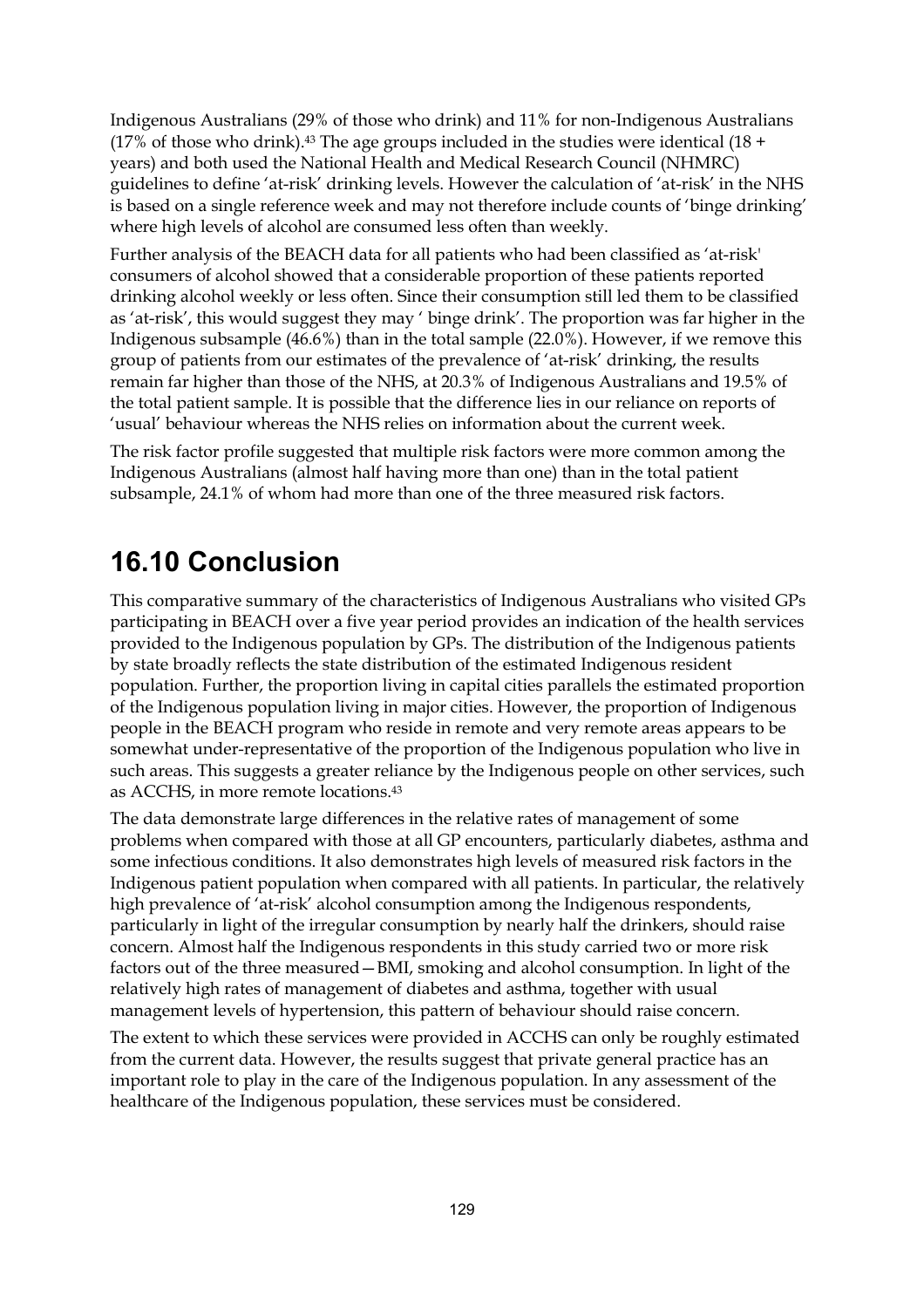# **17 Discussion**

This report has provided a picture of the current activities of GPs, particularly the more frequent events which together make up a large part of their workload. The generalist nature of their practice has been demonstrated by the breadth of problems managed and the wide variety of management techniques utilised. This report has shown that medication is the most common form of problem management, but that the management of a problem by a medication alone applies to less than 40% of all problems managed. It has demonstrated the importance of counselling and advice in a GP's working day as it is used in the management of one in five problems. The relatively small number of patients admitted to hospital or referred to the emergency department or to specialists indicates the extent to which patients are cared for by GPs in the community.

These data provide other researchers with a national average against which they can compare smaller study samples. The large sample size underlying these national data and the consequent accuracy of the estimates reported also allow researchers to plan studies of specific problems and their management by providing better estimates of required GP sample size through a knowledge of the likely occurrence of the event of interest. They provide healthcare planners with an up-to-date view of the common issues taken to and managed by GPs, and an opportunity to relate prescribing patterns and costs to the management of specific types of conditions.

# **17.1 The advantages of BEACH**

We are often asked to outline the advantages the BEACH over general practice activity from other data sources. These are summarised below.

- We have access to a regular random sample of recognised GPs who are currently in active practice, through the Australian Department of Health and Ageing. This ensures that the sample of GPs is drawn from a very reliable sample frame of currently active GPs.
- The ever-changing nature of the sample (where each GP can only participate once per triennium) ensures reliable representation of what is happening in general practice across the country. Where programs use a fixed set of GPs over the long term practise, they are measuring what that group is doing at any one time, or how that group has changed over time. Such measures cannot be generalised to the whole of general practice. Further, where the GPs in the groups have a particular characteristic in common (e.g. they all belong to a professional organisation to which not all GPs belong; they all use a selected software system which is not used by all GPs), the group is biased and cannot be said to represent all GPs.
- We are provided with sufficient details about the characteristics of all GPs in the sample frame to allow statistical testing of the representativeness of the final sample and to allow post-stratification weighting to correct for any under-representation or over-representation in the sample (e.g. in BEACH this applies to GPs aged less than 35 years).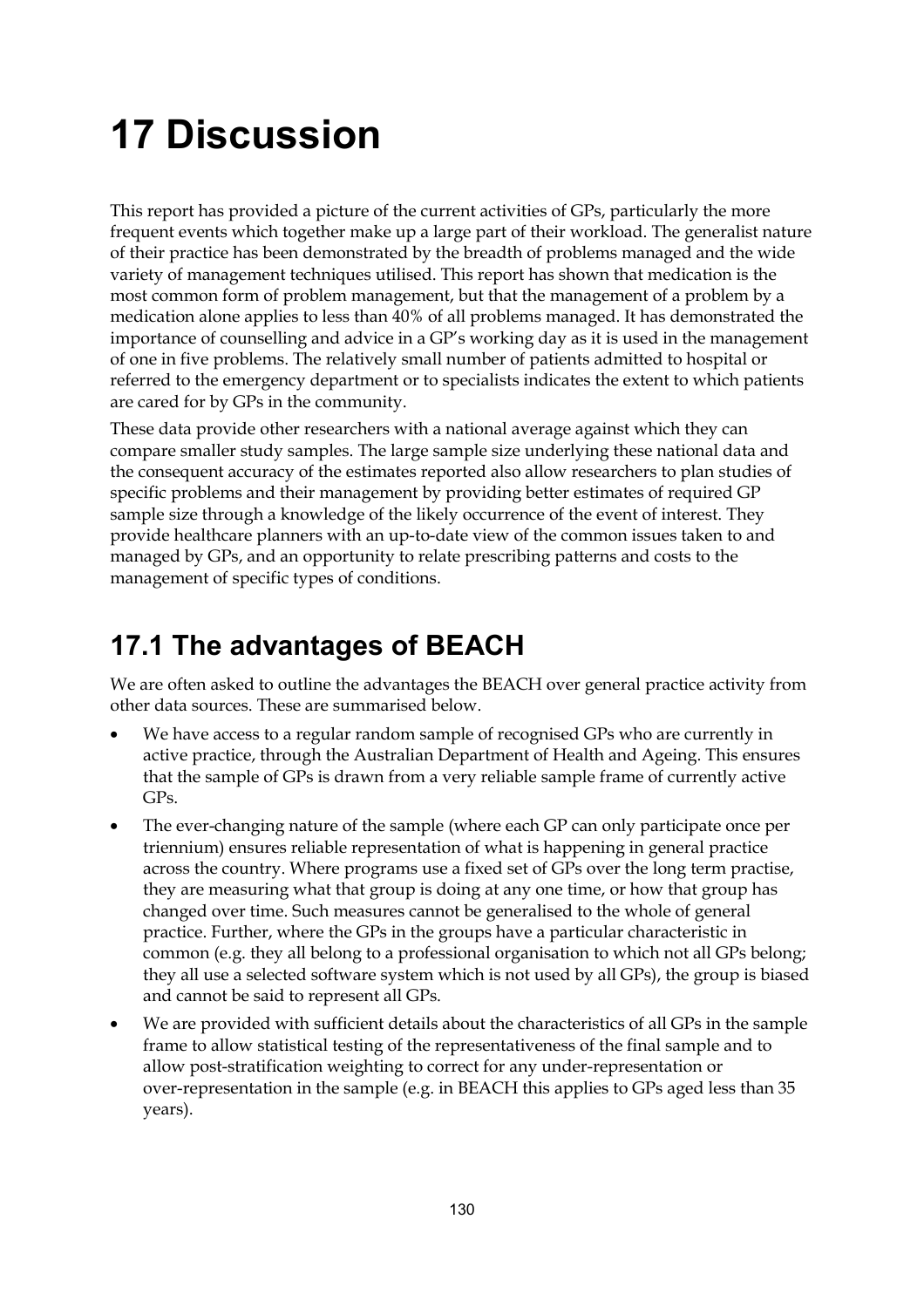- Each GP records for a set number of 100 encounters, but there is wide variance among them in terms of the number of patient consultations they conduct in any one year. We aim to represent all encounters conducted in general practice across the country. The Department of Health and Ageing (DoHA) therefore provides an individual count of activity level (i.e. number of A1 Medicare item numbers claimed in the previous quarter) for all randomly sampled GPs, allowing us to give a weighting to each GP's set of encounters, commensurate with their contribution to total general practice encounters. This ensures that the final encounter data set represents encounters with all GPs (demonstrated in Chapter 4).
- The structured paper encounter form leads the GP participants through each step in the patient encounter, encouraging entry of data for each element. This is in contrast to relying on such systems as electronic health records, which may not be completed in all data fields of interest.
- The activities described in BEACH include all clinical activity associated with a specific patient, not just those that are covered by Medicare.
- The sheer size of the GP sample (1,000 per year) and the relatively small cluster of encounters around each GP provides more reliable estimates than a smaller number of GPs with large clusters of patients and/or encounters around each participating GP.25
- The medication data include prescriptions, GP-supplied medications and advised over-the-counter (OTC) drugs, rather than being limited to those prescribed medications covered by the Commonwealth Pharmaceutical Benefits Scheme. BEACH is the only source of information about the medications supplied directly to the patient by the GP.
- The inclusion of non-pharmacological management such as clinical counselling and therapeutic procedures provides a broader view of the interventions used by GPs in the care of their patients, than other data sources.
- The link from all management actions (e.g. prescribing, ordering tests etc.) to the problem under management provides the user with a measure of the 'quality' of care rather than just a count of the number of times an action has occurred (e.g. how frequently a specific drug has been prescribed).
- The use of a well structured classification system designed specifically for general practice, together with the use of an extended vocabulary of terms which facilitates reliable classification of the data by trained secondary coders, removes the guesswork often applied in word searches of available records and in the allocation of a concept to the correct place in the classification.
- The analytical techniques applied to the BEACH data ensure that the cluster sample inherent in the methods is dealt with and that results are provided with 95% confidence intervals. Users are therefore aware of how reliable (or unreliable) any estimate might be.
- The reliability of the methods is demonstrated by the consistency of the results over the five years in areas where change is not expected and by the ability to identify change when it might be expected (e.g. the pattern of Cox-2 prescriptions since these medications were first released).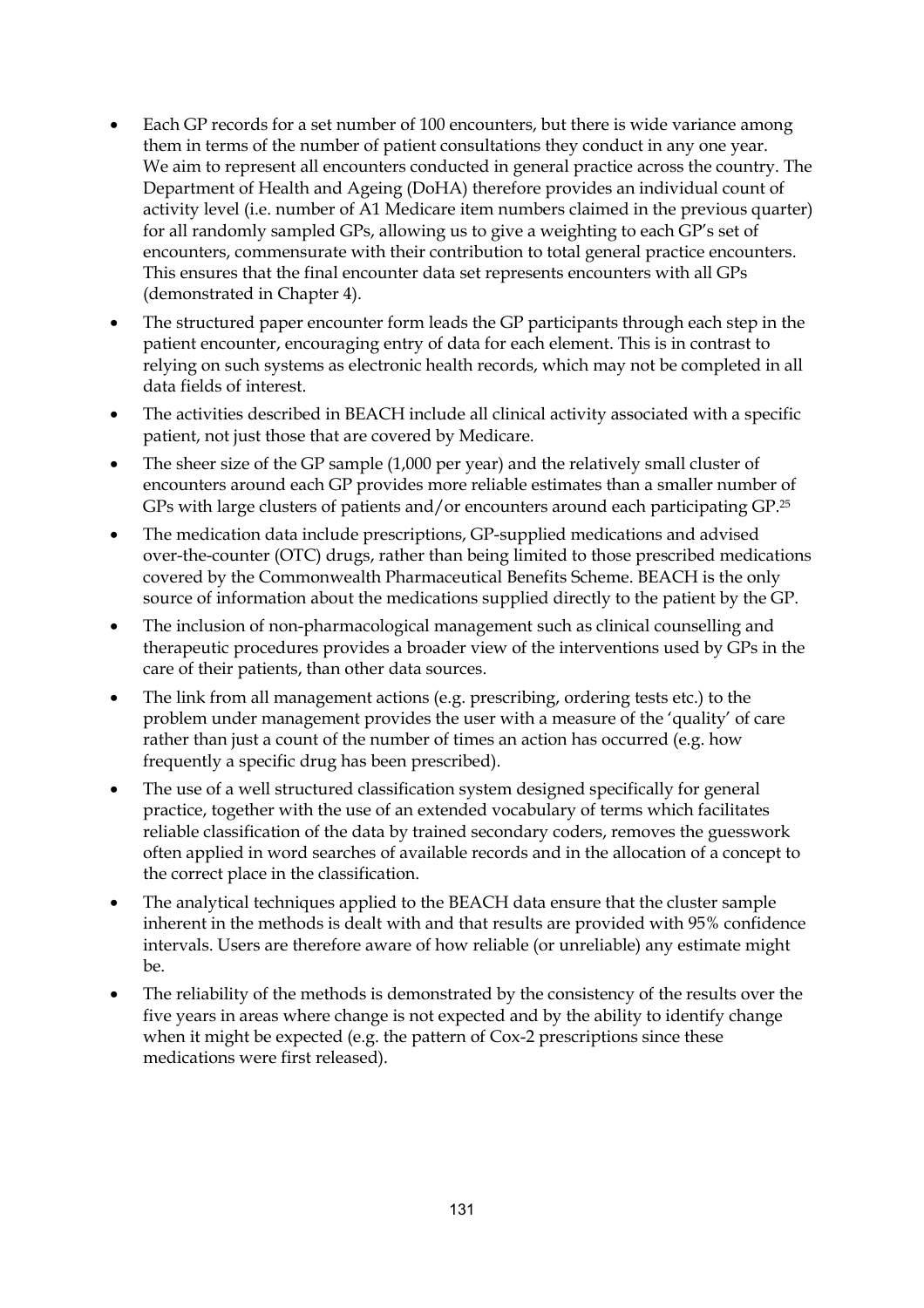# **17.2 Changes over time**

In this report we have presented a summary of the results from each of the first five years of the BEACH program and given the estimates based on the five year data set as a whole (Appendix 4). The five year data clearly provides the most precise estimates of the frequency of a selected event, if the reader is not interested in looking at changes over the period of the study.

We further investigated changes in rates of management of selected morbidity and changes in treatments provided by GPs since April 1998. Where changes identified in earlier years of BEACH have remained steady or have continued, the reader can be assured that real change is occurring and that the measured change was not a chance statistical event.

Changes in rates of management of specific types of morbidity and changes in prescribing rates of some medications were demonstrated in Chapter 13. On the basis of these findings, some topics were selected to investigate the relationship between changes in pharmacological management and changes in morbidity rates (Chapter 14). Some of these results are further discussed below.

The steady increase in the management rate of lipid disorders continued in the fifth BEACH year but the number of new cases identified was no higher than in each of the previous years. The measured increase in attendance rates for this problem suggested that each year across the country there has been an average of 110,000 additional GP contacts for this problems—that is, in 2002–03, there would have been an additional 550,000 such contacts in Australia than in 1998–99. This suggests that each year a relatively small number of new cases of lipid disorder are identified and this, combined with the long term nature of treatment, produces an ever increasing number of GP visits involving its management.

BEACH data also provide an opportunity to measure the short and long term impact of PBS listing of new pharmacological preparations. In 1998–99 the provision/prescription rate of NSAIDs was 5.0 per 100 encounters. This rose by 14% (to 5.7 per 100 encounters) in 2000–01 and a further 19% (to 6.8 per 100) in 2001–02, largely due to the rise in Cox-2 inhibitors which were listed on the PBS in 2000–01.6 This early adoption of the Cox-2 medications by GPs in Australia after the PBS listing has been noted in earlier reports and has recently been been supported by Kerr et al.<sup>48</sup> In 2001-02 the rate of NSAID prescribing levelled off to 6.4 per 100 encounters but this was not due to any levelling of the Cox-2 inhibitors, which rose again from 2.7 medications per 100 encounters to 3.0 per 100. This year (2002–03) the prescribing rate of NSAIDs remained steady as did the rate for Cox-2 inhibitors. However, as noted in Chapter 14, the established steadying in overall NSAID prescribing rates could reflect an increased patient reliance on OTC purchase of ibuprofen.

A significant decrease in the management rate of asthma was found in 2000–01. This change was quite sudden and has remained in the fourth and fifth years of BEACH but there was no further decrease in either year. Since November 2001, GPs have been able to claim from Medicare for completion of the Asthma 3+Visit Plan.1 Its introduction appears not to have affected a change in management rates for asthma, as the decrease occurred before its introduction. However, there were other types of asthma plans being promoted before the Asthma 3+Visit Plan and these may have caused the measured decrease in management rates in 2000–01. The extent to which such plans have improved patient education in selfmanagement of this problem and in turn led to this decrease in management rate is not known.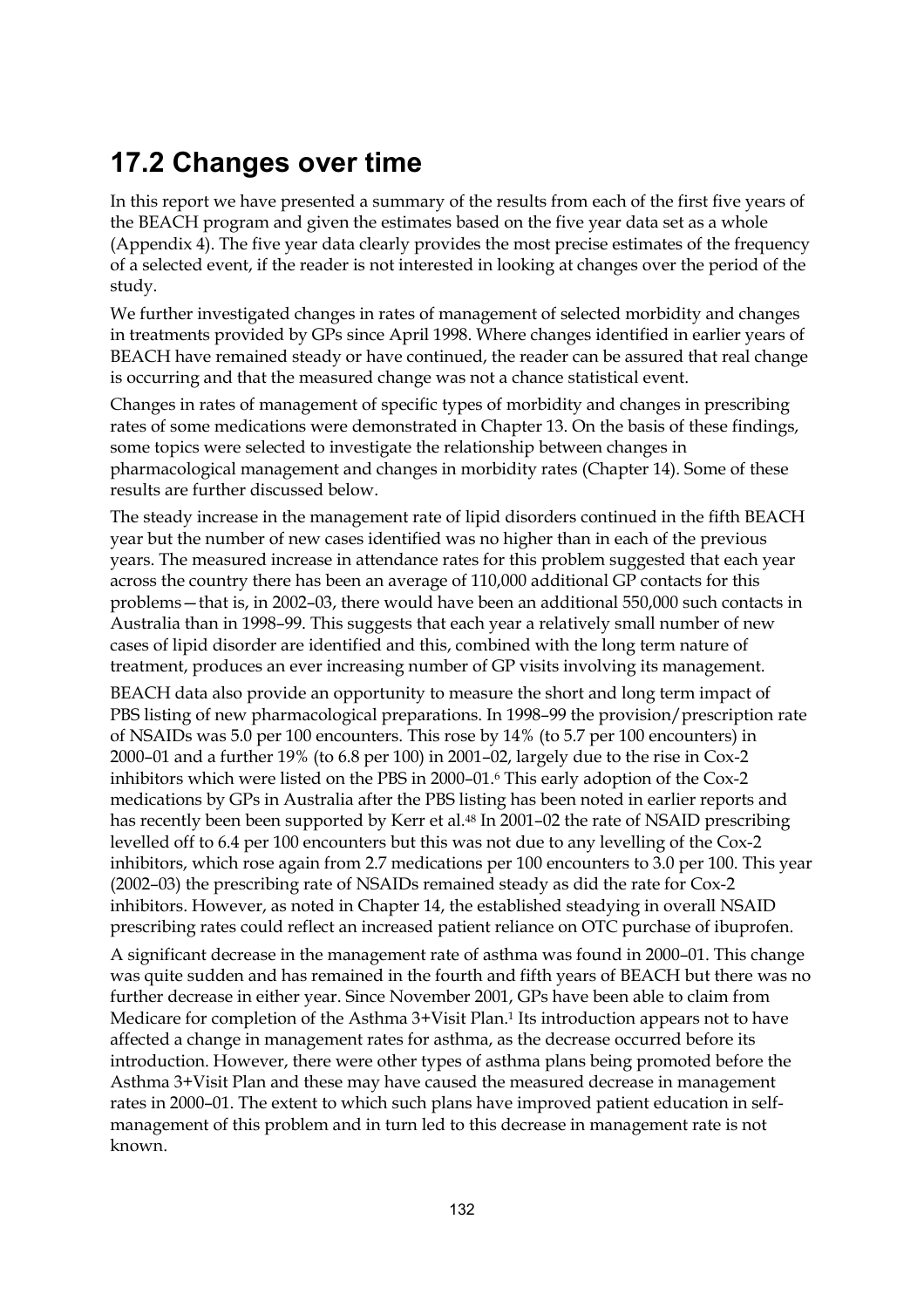BEACH is the only data source that provides an indication of GP use of non-pharmacological management. With increasing attention being paid to the need for improved health preventive behaviour in the overall population, it was notable last year to see that GP provision of lifestyle counselling and advice had increased significantly since 1998–99. However, in 2002–03 the rate remained steady, no additional increase in the rate of lifestyle counselling being apparent. It will be interesting to see next year whether this is just a settling period, with the use of lifestyle counselling increasing again in future.

The effect of GP and patient educational interventions on practice patterns cannot easily be measured. Often, multiple interventions occur in parallel to system changes. For example, Chapter 13 showed a measured increase in the relative rate of management of diabetes since 1998–99, from 2.6 per 100 encounters to 3.1 per 100 encounters in 2001–02. This may be a result of the introduction of a Medicare incentive item number for completion of annual diabetes programs.1 This year the Medicare incentive payment was available for the full 12 month study period, and one might have expected a further increase in management rates of diabetes as a result. No increase was apparent, the rate remaining steady.

Changes in pathology order rates have recently been the subject of another study, the results of which are reported in *Changes in pathology ordering by general practitioners in Australia, 1998–2001*.30

### **17.3 Methodological issues**

### **Cluster sampling**

The statistical techniques applied in BEACH recognise that the sampling is based on GPs and that for each GP there is a cluster of encounters. Each cluster may have its own characteristics, being influenced by the characteristics of the GP. While ideally the sample should be a random sample of GP–patient encounters, such a sampling method is impractical in the Australian healthcare system. The reader should, however, be aware that the larger the GP sample and the smaller the cluster, the better. The sample size of 100,000 encounters from a random sample of 1,000 GPs has been demonstrated to be the most suitable balance between cost and statistical power and validity.25

### **GP participation rates**

The response rate of GPs in the fifth year of BEACH was 28.9% of those with whom contact could be established. This was a little lower than the response rate for the fourth  $(32.3\%)^{24}$ BEACH year, similar to the previous year  $(29.8\%)$ <sup>6</sup>, but far lower than that gained in the first  $(38.4\%)$ <sup>23</sup> and second  $(39.1\%)$  BEACH years.<sup>5</sup> The participating GPs were found to be older and slightly less busy than those who declined to participate, and post-stratification weighting was applied to the encounter data to deal with these differences.

The continued low response rate is of concern and the research team believes that a number of system factors have contributed to it.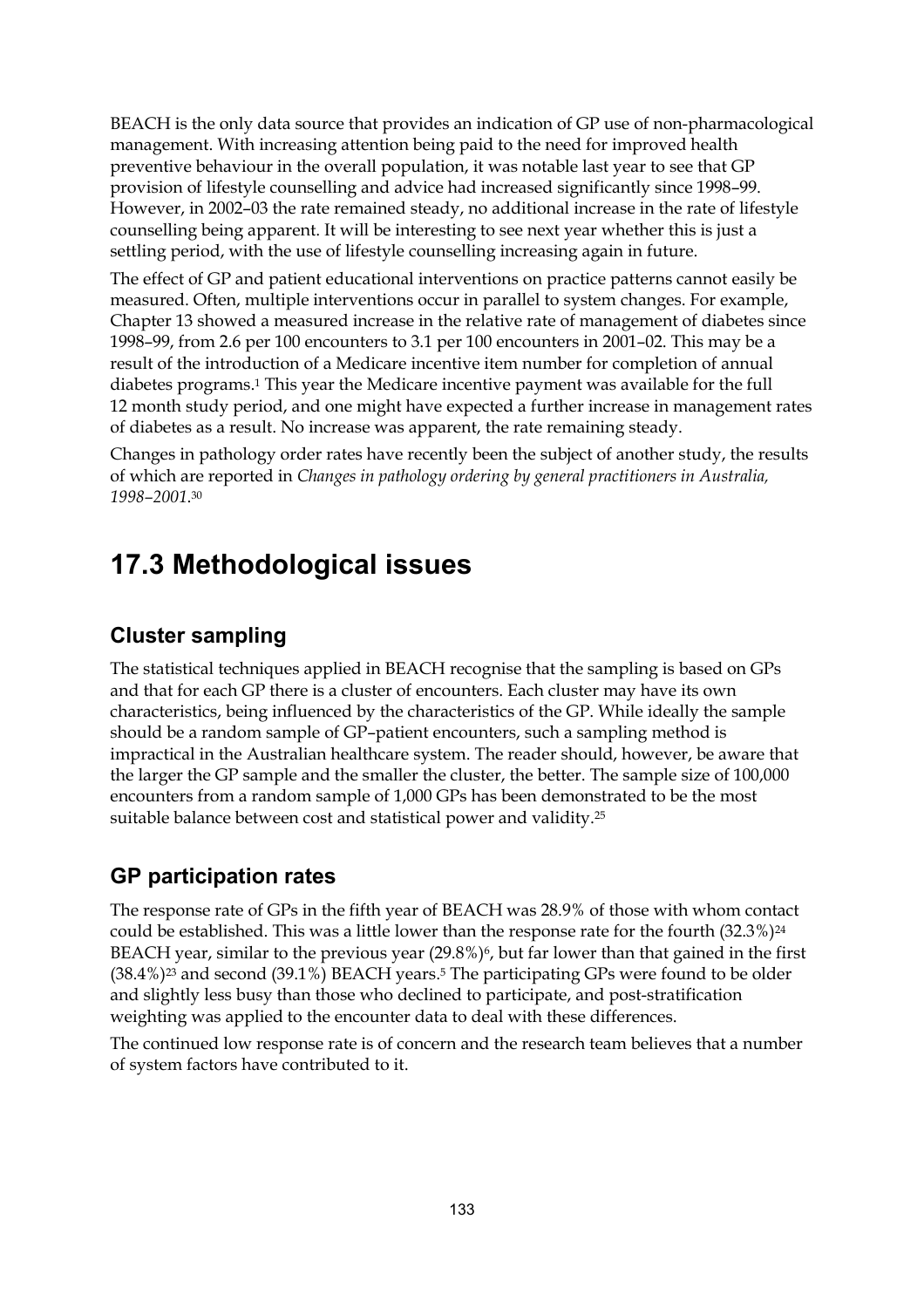- One of the main reasons many GPs agree to participate in BEACH is because they receive audit points towards their Quality Assurance requirements. In recent years a wide range of new options have become available to GPs through the Quality Assurance Program. When refusing to participate, many GPs have voiced the opinion that there are many other options 'easier' than BEACH but which gain a similar number of points. These comments led us to request the RACGP to reconsider the point allocation for completion of the BEACH program. In mid 2003 the RACGP increased the points for BEACH from a maximum of 35 to a maximum of 65 (if the cycle is competed). This increase was made retrospective to the beginning of the current QA triennium and all GPs who participated earlier in the triennium have been allocated the additional points by the RACGP. All GPs who had declined to participate since the beginning of the current BEACH year (April 1 2003) were notified of the increased point allocation and offered the opportunity to reconsider their decision. It will be interesting to see the overall impact of this increase in QA points on the final response rate in year 6 of the BEACH program.
- There are increasing demands being made on GPs to participate in a wide range of non-clinical activities such as divisional projects and programs and other audits (such as those offered by the National Prescribing Service), and this may influence the extent to which they are willing to participate in BEACH. In fact, there is widespread concern about the extent of the demands being made on GPs for such activities.
- As in previous BEACH years, GPs aged less than 35 years were under-represented in the final GP sample and this could be due to the fact that general practice registrars are not required to undertake QA activities during training and during the QA triennium of completion of training. While post-stratification weighting of the final dataset overcomes this problem, it would be better id some incentives were to be introduced to encourage participation of these younger GPs in BEACH.
- A similar issue has arisen with recruitment of the increasing number of unrecognised GPs now allowed to practise in needy rural areas, who by special arrangement can claim A1 Medicare items of service but who are not required to undertake QA activities. The majority of these practitioners work in rural and remote areas, and these are areas in which more detailed information about clinical activity is currently needed.
- Sampling issues also affect recruitment levels but these have been reasonably constant influences over the period of the BEACH program. In the sample of GPs provided by the DoHA from the HIC records 8% could not be contacted. A large proportion of these were not practising at the time of recruitment, having retired, died, gone overseas or taken maternity leave since their selection from the HIC records. As the aim is to represent active, practising GPs, the exclusion of these GPs from the sample is a valid and necessary action. However, there were also some GPs who had left the practice to which the BEACH approach letter was sent and could not be traced. In many of these cases, the practice informed recruiting staff that the GP selected had not been at the practice for some years. The number of GPs for whom the current address and/or phone number (provided by the DoHA for this study) are out of date has increased in recent years. This may reflect a change in processes of address recording with increased use by GPs of electronic payment mechanisms. In any case, these problems suggest that the HIC system of practice address registration is not error-free.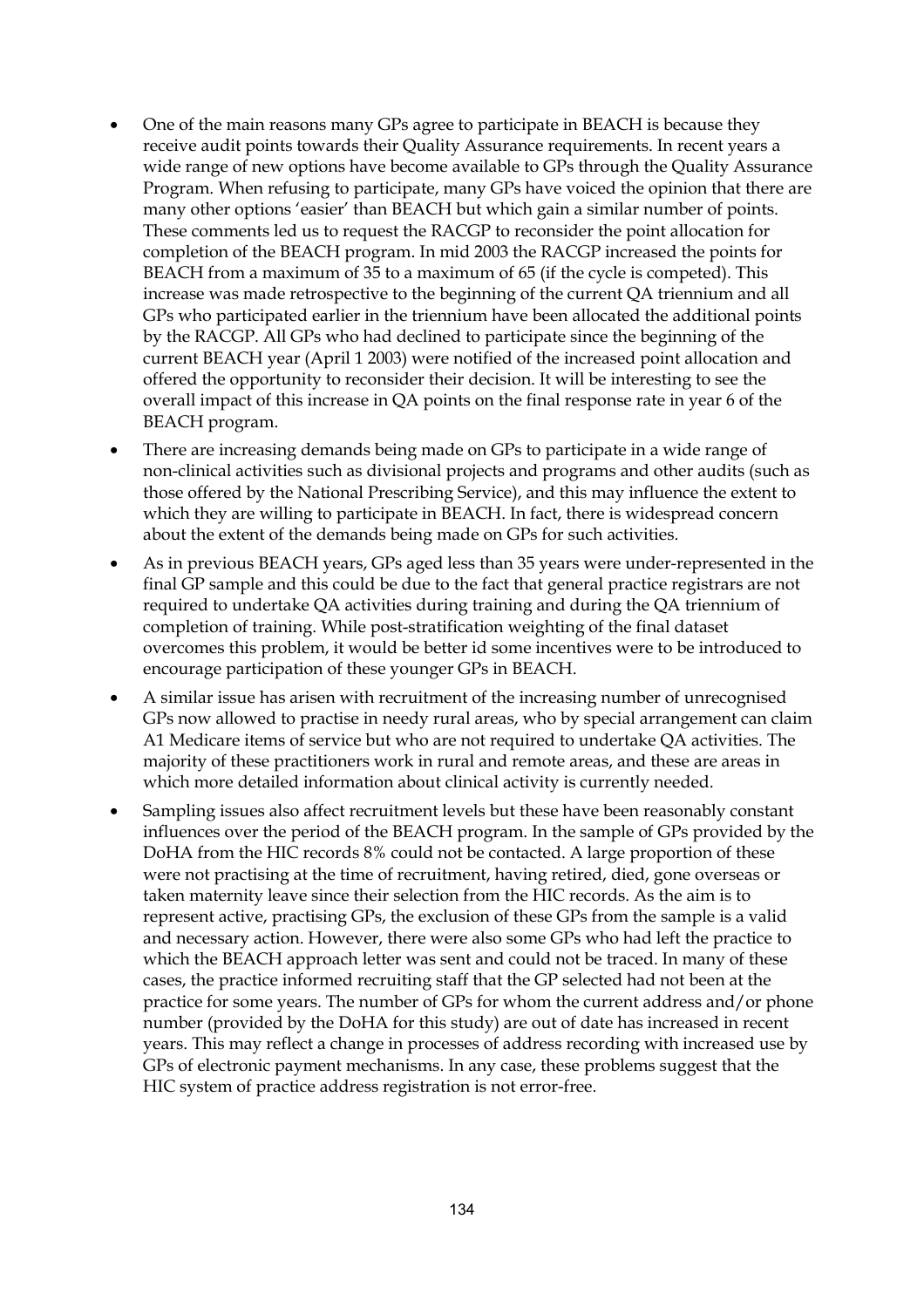### **Sampling issues**

#### **Encounters with Indigenous people**

In Chapter 16 we reported that the annual estimates on the proportion of all GP encounters with Indigenous people (around 1% per annum) are clearly an under-representation. The SAND substudy found that if the question is asked of the patient within the context of a series of questions about origin, 2.2% will identify as Aboriginal or Torres Strait Island people.

It is possible that where GPs are offered a simple yes/no tick box for this question at every encounter, they often do not ask the patient the question. However, there is remarkable consistency in the age–sex distribution of these patients each year, and in the patterns of problems managed. These patterns also reflect what is known from other sources about the prevalence of certain diseases in the Indigenous population. Therefore, while the reader should keep the under-representation of these encounters in mind, there is no reason to believe it is biased in any consistent way. The use of the full five years data for reporting encounters with Indigenous people in this report provides a more reliable picture of what happens at encounters with Aboriginal people and Torres Strait Islanders.

The large disparity between the five year BEACH result and the SAND sub-study merits further investigation, and it is hoped that further use of SAND for this purpose will be possible in the near future.

#### **Remote areas**

It is often said that practising in remote areas is very different from practising in other locations. Only 2.4% of GPs practise in remote areas. As a result, when a random sample of all GPs is drawn, the final sample in remote areas is relatively small  $(n=20)$  (see Chapter 4). Earlier research has suggested that we should have a minimum of 40 GPs each providing data regarding 100 encounters (giving a sample of 4,000 encounters) to reliably describe their activity and compare it with others.

A suitable sample could be gained for remote areas if we actively over-sample these GPs. The co-operation of this small group of practitioners would first need to be established. As there are relatively few, a very high response rate would be required if sufficient numbers of GPs are to be recruited. Further, as discussed above, with increasing numbers of nonrecognised GPs working in these areas (GPs who are not required to complete the Quality Assurance Program), efforts would need to be made to include them in the over-sample. Such a study would provide a far better understanding of the health needs of these communities and the type of work being undertaken by these providers. In turn, this may assist in planning educational programs for practitioners intending to work in these areas.

### **Electronic BEACH data collection**

The BEACH program is currently a paper-based data collection program. Many people have suggested that with the increased GP uptake of electronic prescribing systems or full clinical systems (electronic health records, EHRs), national data could soon be drawn passively, directly from the GPs' computers. Although an attractive proposition, there are many barriers to its implementation: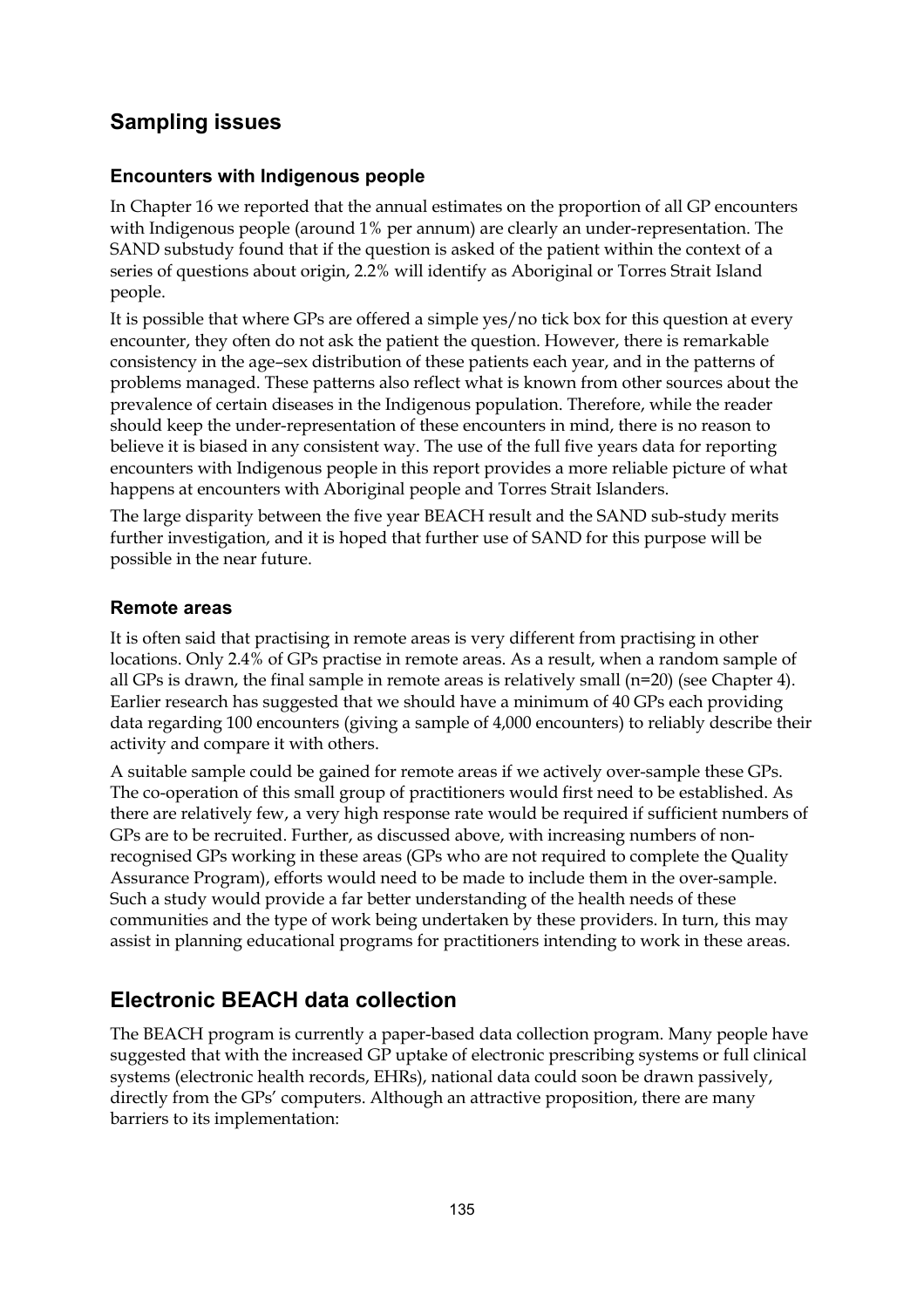- To obtain a national random sample of practising GPs, each GP must have an equal chance of selection. Until all GPs are using EHRs, this would not be the case. Further, with the recognised variance between GPs<sup>49</sup> it is likely that those who do not have EHRs differ from those who do. Sampling of only GPs with EHRs would therefore give a biased national result.
- Many GPs currently use electronic prescribing systems rather than full EHRs. The extent to which data are entered at encounters that do not involve a prescription is not known. Further, this report has demonstrated that drug prescription is only one of many management techniques used by GPs. The measurement of GP clinical activity should not be confined to the measurement of prescribing behaviour any more than it should be limited to activities claimed only through the MBS.
- The structure of electronic clinical systems varies, as do the coding and classification systems used. Drawing reliable and representative data from electronic clinical systems is likely to require the introduction of a standardised minimum data set and use of standard coding and classification systems in all electronic clinical systems. Such coding systems will be required for each of the data elements within the minimum data set (i.e. variables such as patient cultural background, pathology orders, clinical services, procedures etc.) as well as the problems under management.
- Issues of privacy and confidentiality also need to be resolved.

#### **Active electronic data collection: a controlled trial**

Another possibility is for data to be actively collected on computer, either as the sole method of data collection (when all GPs have EHRs) or in parallel with paper-based data collection. The General Practice Statistics and Classification Unit (GPSCU) recently completed a longitudinal, matched, controlled trial of active computerised data collection compared with paper-based data collection in the western, north-western and south-western areas of Sydney. Interactive software was developed that reflects the data elements collected in BEACH. This software does not interact with any clinical system being used by GPs so that they had to actively complete each field covered by the recording form.

The trial aimed to demonstrate that electronic data collection systems can be used for the systematic collection of general practice activity data; to assess the validity and reliability of data collected in this manner compared with paper-based collection; to assess the acceptability and feasibility of data collection by this mechanism for use in the national program, for use by divisions of general practice and for use in GP training program evaluation and assessment.

GPs who participated in this trial had completed BEACH (on paper) within the previous 18 months. Matched comparisons were made between the data collected on paper with that collected on computer.

Response rates and completion rates were poor, and subjective responses from GPs indicated that in the vast majority they would prefer to collect the BEACH data on paper.

The results demonstrated that a semi-forced entry of patient characteristics resulted in extremely complete data sets for each of the characteristics investigated: age, sex, Commonwealth health care card status, non-English speaking background status, Veterans' Affairs Card status and patient status to the practice (new/seen before). Whereas many of these data elements have a response rate of less than 80% in Paper BEACH, missing data in Computer BEACH for these elements was extremely rare. In contrast, the completeness of the remainder of the data elements was poor. When compared with Paper BEACH,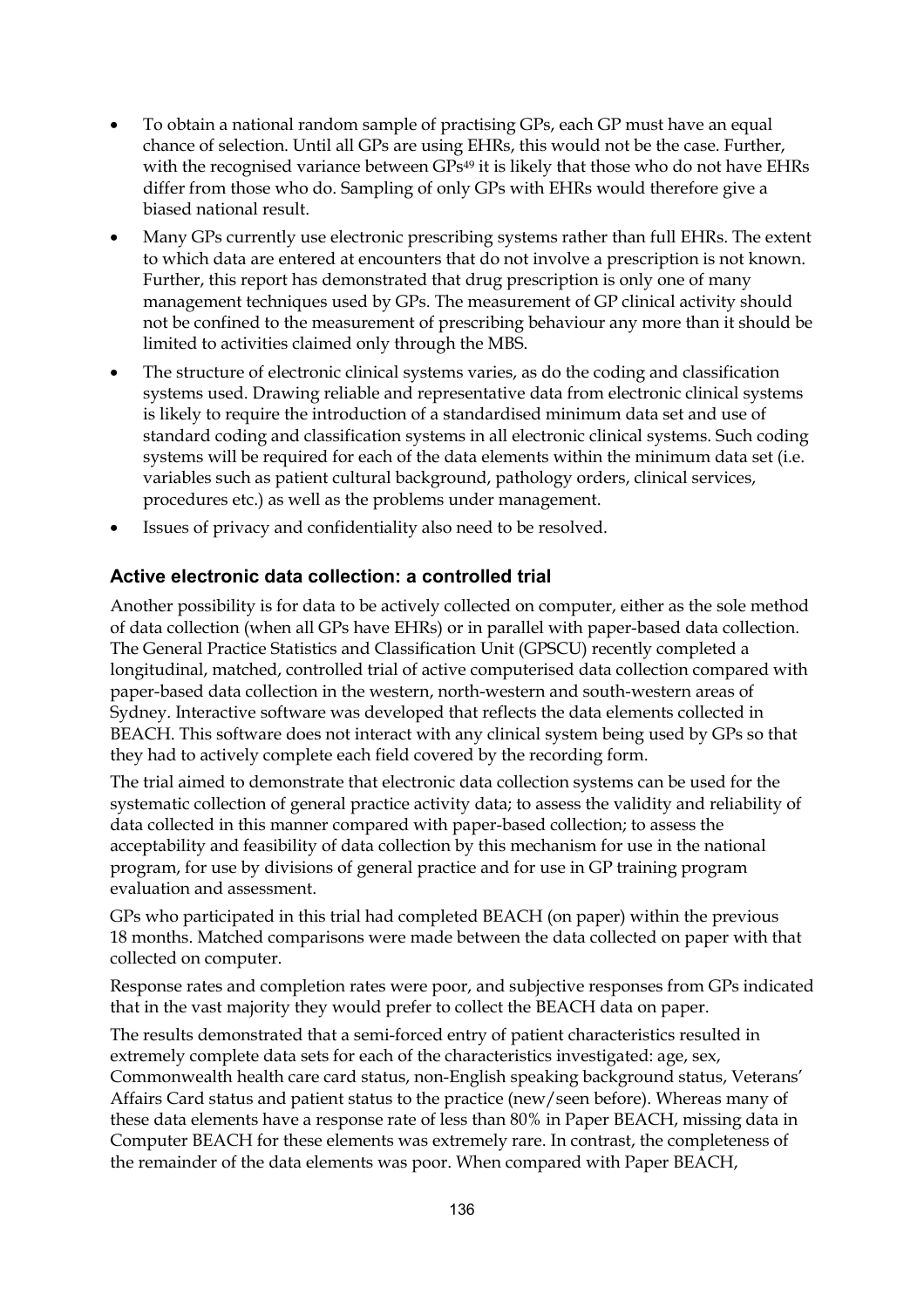Computer BEACH had significantly lower recording rates of almost all variables, including patient reasons for encounter, problems managed, medications, non-pharmacological treatments, pathology tests ordered imaging ordered and referrals. The majority of these differences were very large.

Investigation of the types of encounters recorded suggested the GPs were not being particularly selective in the encounters they chose to record. Rather there was a general move to record fewer cases of every event.

This study demonstrated that active GP computerised data collection in structured, stand alone software does not provide a reliable and valid measure of GP activity and could not be adopted at this stage as an acceptable alternative to paper based data collection methods currently being used.

A more detailed report of the results of this study is currently being prepared for publication.

### **Other BEACH applications**

Under DoHA funding, the National Consortium for Education in Primary Medical Care established an alternative pathway to general practice recognition. Practitioners who wish to take this pathway to the FRACGP examination must complete 400 hours of education before sitting for the examination. These unrecognised GPs first must assess their educational needs so that the educational program can be planned around the individual practitioner. The GPs complete the BEACH process as a tool to assist in identifying specific educational needs.

The GPSCU is currently applying the BEACH methods in a small study of the experience gained by GP registrars. These data may assist in better defining the areas in which registrars should receive training and may identify areas in which they are not gaining experience. Combined with the BEACH encounters data from registrars who have completed BEACH in the last few years, this will provide a comparative picture of their clinical activity compared with the 'average' GP in Australia.

## **17.4 Comparing BEACH data with those from other sources**

Users of the data reported in this publication might wish to compare the results with those from other sources, such as that from the HIC.<sup>28</sup> Although integration of data from multiple sources can provide a more comprehensive picture of the health and healthcare of the Australian community, the user must keep in mind the limitations of each data set and the differences between them. Some examples are presented below.

### **The Pharmaceutical Benefits Scheme (PBS)**

If comparing BEACH prescribing data with data from the PBS, the reader should be aware of the following:

 Total medications in BEACH include those prescribed, supplied to the patient directly by the GP, and those advised for OTC purchase.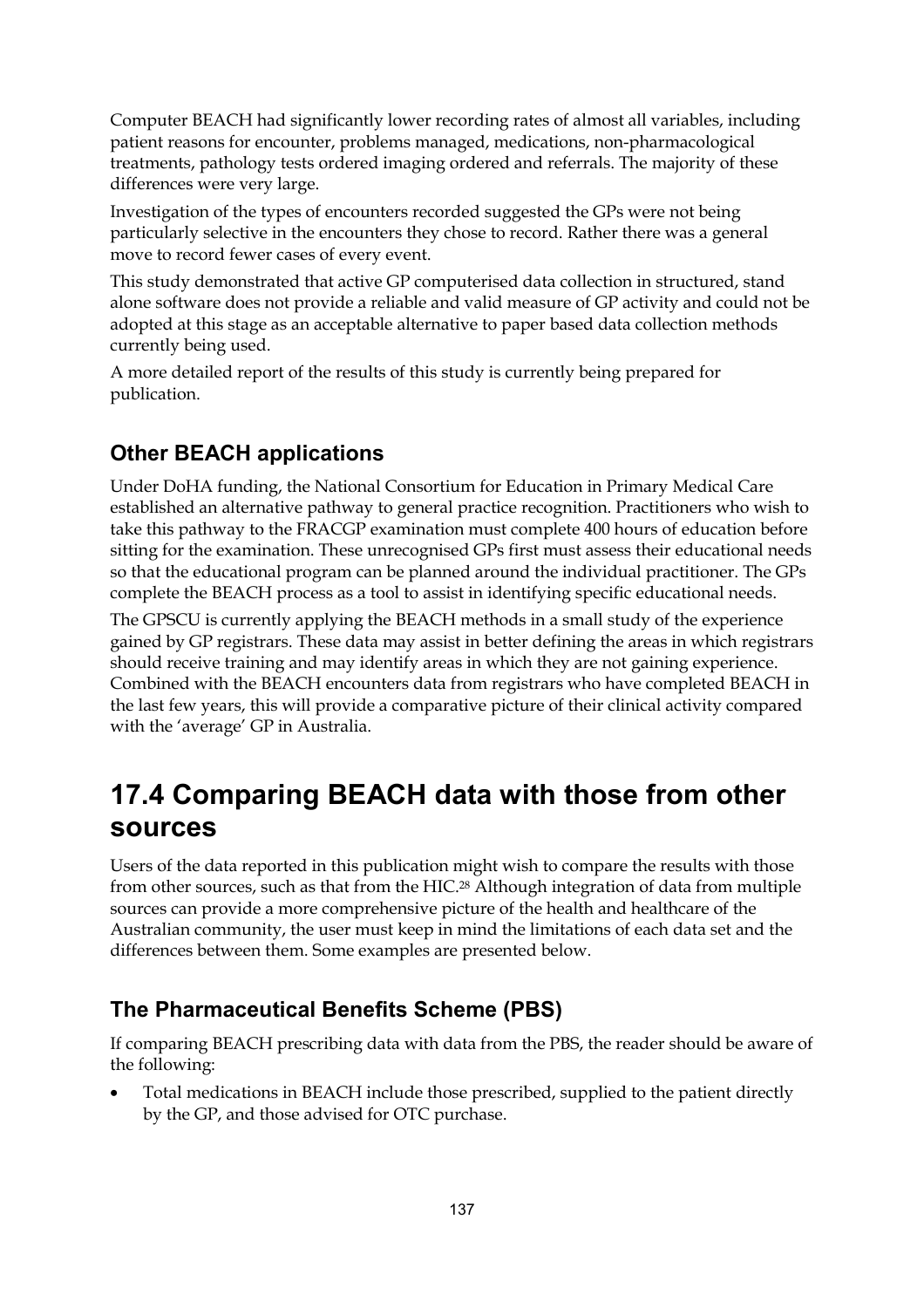- Each prescription recorded in the BEACH program reflects the GP's intent that the patient receives the prescribed medication and the specified number of repeats. The prescription, irrespective of the number of repeats ordered, is counted only once.
- Prescriptions are counted in BEACH irrespective of whether the medication is covered by the PBS for all patients, for those holding a Commonwealth health care card or for those who have reached the safety net threshold.
- The BEACH data do not provide information on the number of prescriptions not filled by the patient (and neither does the PBS).

In contrast, the PBS data:

- count the prescription each time it crosses the pharmacist's counter
- count only prescribed medications subsidised by the PBS and costing more than the minimum subsidy and which are therefore covered by the PBS for all patients, or are prescribed for those holding a Commonwealth health care card or for those who have reached the safety net threshold.

These differences will influence not only the numbers of prescriptions counted but also their distribution. For example, the majority of hormone replacement therapies (HRTs) fall under the PBS minimum subsidy level and would not be counted in the PBS data unless patients receive the medication under the PBS because they are a Commonwealth health care card holder or have reached the annual safety net threshold. The PBS would therefore underestimate the number of HRT prescriptions filled and the proportion of total medications accounted for by HRTs.

### **The Medicare Benefits Schedule (MBS) items**

If comparing the BEACH data with Medicare data, the reader should remember the following:

- The MBS data provided by the DoHA do not usually include data about patients and encounters funded through the Department of Veterans' Affairs. The effect of this on comparisons between data sets was demonstrated in Chapter 4 (Section 4.3) in the comparison of the age–sex distribution of patients at A1 encounters in BEACH with that for the MBS A1 items of service.
- The BEACH participants have the opportunity to record only one Medicare item number on each encounter form. They are instructed to select the more general item number where two item numbers apply to the consultation because additional services attracting their own item number (e.g. 30026—repair of wound) are counted as actions in other parts of the form. This results in a lesser number of 'other' Medicare items than would be counted in the Medicare data.
- The BEACH database includes data about all clinical activities, not only those billed to the MBS. Both direct (patient seen) and indirect (patient not seen but a clinical activity undertaken) consultations are recorded. Some of these are paid by other funding sources (e.g. State health departments, private insurance companies, workers compensation), and some are provided free of charge by the GP (see Chapter 5). In contrast, the MBS data include only those GP services that have been billed to Medicare.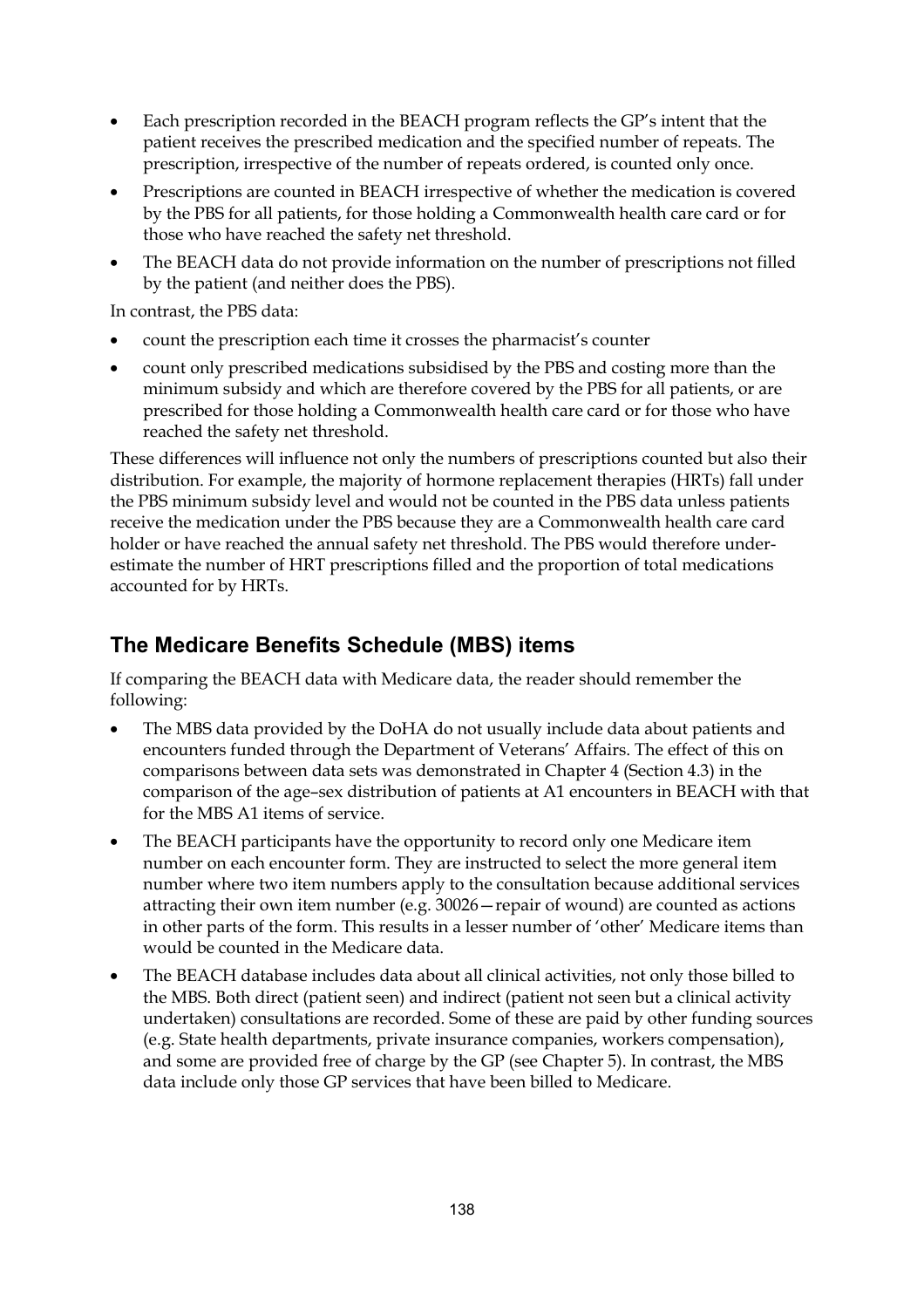In activities of relatively low frequency with a skewed distribution across individual GPs, the relative frequency of the event in the BEACH data may not reflect that reported in the MBS data. For example, a study of early uptake of some ECP items by GPs, demonstrated that almost half the EPC items claimed through the MBS came from about 6% of active GPs.50 Where activity is so skewed across the practising population, a national random sample will provide an under-estimate of activity because the sample reflects the whole population rather than the minority.

#### **Pathology data from the MBS**

The BEACH database includes details of pathology tests ordered by the participating GPs. When comparing these data with those in the MBS, readers should remember the following:

- BEACH reflects the GP's intent that the patient have the pathology test(s) done, and information about the extent to which patients do not have the test done is not available.
- Each pathology company can respond differently to a specific test order label recorded by the GP. Further, the pathology companies can charge through the MBS only for the three most expensive tests undertaken even where more were actually undertaken. This is called 'coning' and is part of the DoHA pathology payment system.
- Pathology MBS items contain pathology tests grouped on the basis of cost. An item may therefore not give a clear picture of the precise tests performed.

The effect of these factors is that the MBS pathology data includes only those tests billed to the MBS after interpretation of the order by the pathologist and after selection of the three most expensive tests. This effect will not be random. For example, in an order for four tests to review the status of a patient with diabetes, it is likely that the HbA1c will be the least expensive and will 'drop' off the billing process due to coning. This would result in an under-estimate of the number of HbA1cs being ordered by GPs.

The distributions of the two data sets will differ, reflecting on the one hand the GP order and on the other the MBS-billed services after coning and assignment of MBS item number.

Those interested in GP pathology ordering will find more detailed information from the BEACH program in *Pathology ordering by general practitioners in Australia 1998.*27 A study of changes in pathology ordering patterns between 1998–99 and 2000–01 has also recently been released 30 and is available through our web site http://www.fmrc.org.au/publications/ (go to Books—General Practice Series).

#### **Imaging data from the MBS**

Some of the issues discussed regarding pathology data also apply to imaging data. Although coning is not an issue for imaging, radiologists are free to decide whether or not the test ordered by the GP is the most suitable and whether to undertake other tests of their choosing. The MBS data therefore reflect the tests that are actually undertaken by the radiologist, whereas the BEACH data reflect those ordered by the GP. Those interested in GP imaging ordering will find more detailed information from the BEACH program in *Imaging orders by general practitioners in Australia 1999–00,*29 also available from our web site.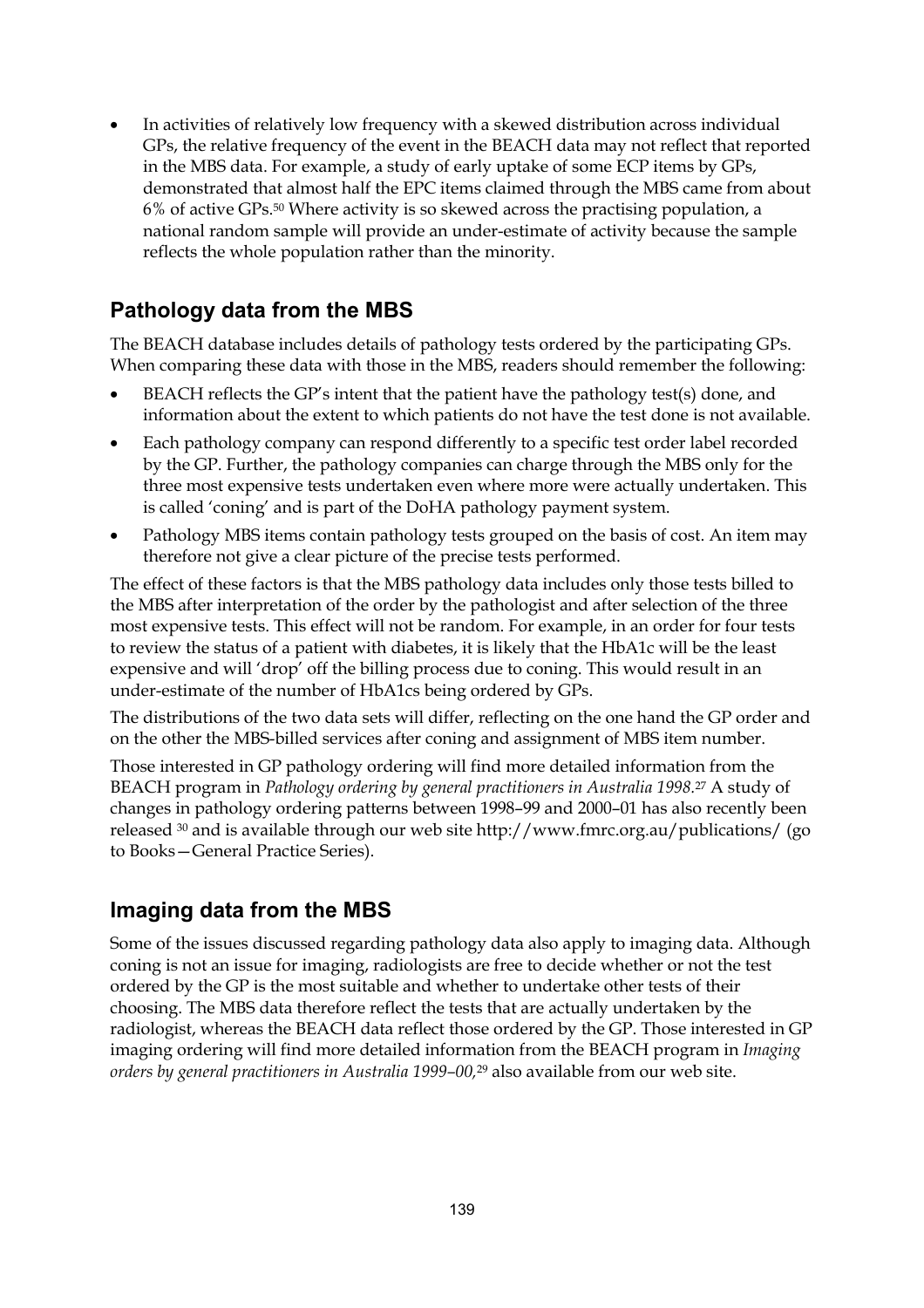# **18 Conclusion**

This report has provided an updated description of the major aspects of general practice activity in Australia in 2002–03. It has also provided a further measure of the changes that have occurred in general practice since 1998–99.

Readers should be aware that Appendix 4 provides a summary of the results of the more common events recorded in BEACH in each of the 5 years reported to date. This acts as an easy reference point for trends in data pertaining to the more common aspects of general practice. This appendix also includes a summary of the results for the total five year data set. This provides more accurate estimates with tighter confidence intervals for most events than does any single year's data.

# **18.1 Current status of BEACH**

The BEACH program is now in its sixth year. The database for the first 5 years includes data pertaining to approximately 500,000 GP–patient encounters from about 5,000 GPs. Each year the GPSCU publishes an annual report of BEACH results through the Australian Institute of Health and Welfare. This publication reports results from the previous BEACH data year on a national basis for the more common events. Other reports use the database for secondary analyses of a selected topic or for a specific research question. The most recent examples are a study of encounters with male patients in general practice and a study investigating data about older patients (aged 65 years and over) in general practice. These and other BEACH reports can be downloaded from http://www.fmrc.org.au/publications/ (go to Books— General Practice Series) or from http://www.aihw.gov.au/publications/.

### **18.2 Access to BEACH data**

### **Public domain**

In line with standard Australian Institute of Health and Welfare practice, this annual publication provides a comprehensive view of general practice activity in Australia.

Abstracts of results for the substudies conducted in the fifth year of the program and not reported in this document are available through the web site of the Family Medicine Research Centre (of which the GPSCU is a part) at http://www.fmrc.org.au/beachpubs.htm#6. The subjects covered in the abstracts are listed in Table 18.1 with an indication of the number of GPs and the number of encounters in each subsample.

Analysis of the BEACH data is a complex task. The GPSCU has therefore designed standard report formats that cover most aspects of the subject under investigation. Examples of a problem based standard report (the subject is Warts) and a pharmacological based standard report (subject Allopurinol) for a single year's data are available on our web site, http://www.fmrc.org.au/purchase.htm. They give potential users an opportunity to see the types of information provided in such a report.